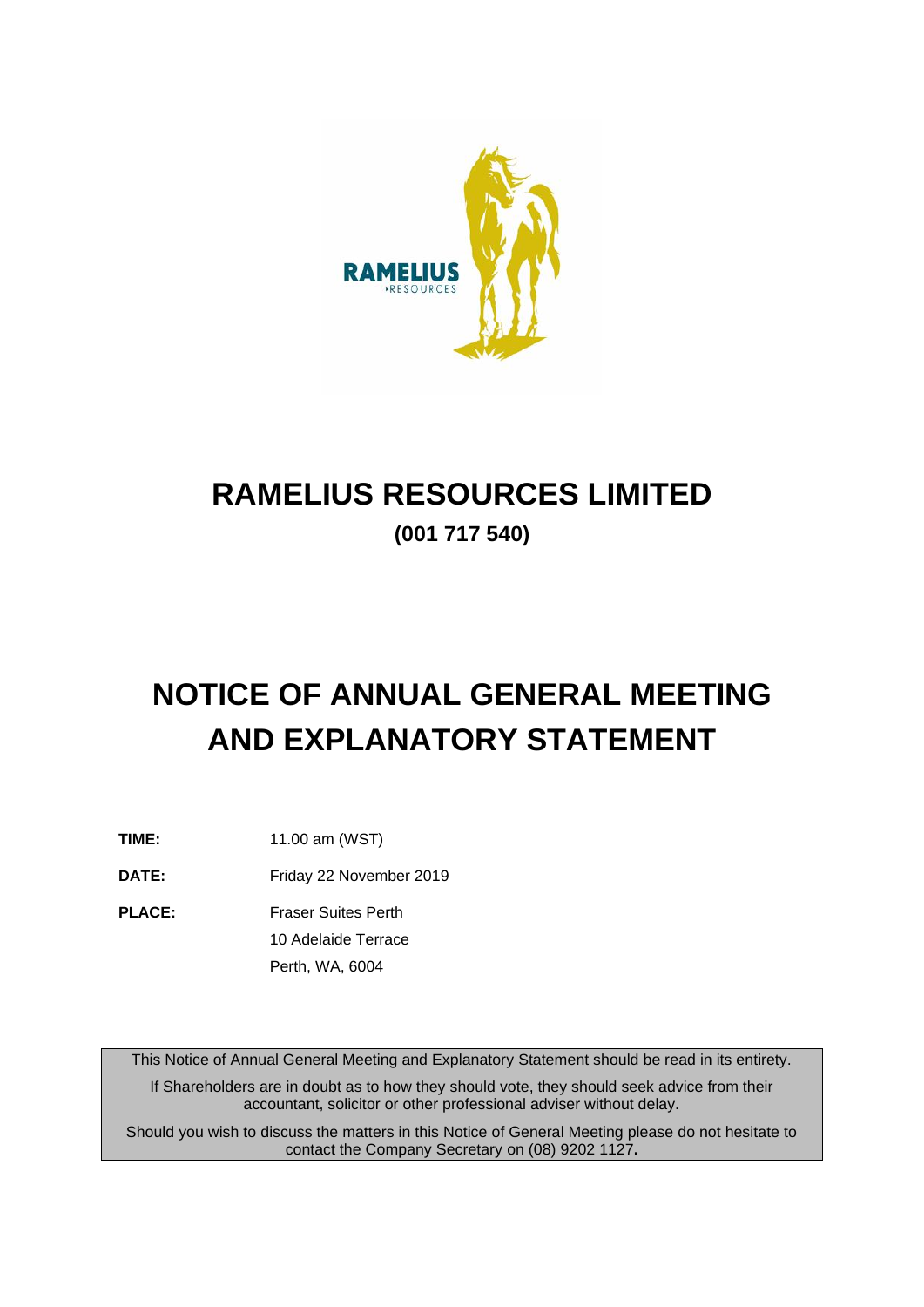# **TIME AND PLACE OF MEETING AND HOW TO VOTE**

# **VENUE**

The Annual General Meeting of the Shareholders to which this Notice of Meeting relates will be held at 11.00 am (WST) on Friday 22 November 2019 at:

Fraser Suites Perth 10 Adelaide Terrace Perth, WA, 6004

# **YOUR VOTE IS IMPORTANT**

The business of the Annual General Meeting affects your Shareholding and your vote is important.

# **VOTING IN PERSON**

To vote in person, attend the Annual General Meeting on the date and at the place set out above.

# **VOTING BY PROXY**

To vote by proxy, please complete and sign the enclosed Proxy Form and return:

- In person at Computershare Investor Services Pty Ltd at Level 5, 115 Grenfell Street, Adelaide, SA 5000;
- By post to Computershare Investor Services Pty Ltd, GPO Box 242, Melbourne VIC 3001;
- By facsimile to Computershare Investor Services Pty Ltd on (within Australia) 1800 783 447 or (outside Australia) +61 3 9473 2555;
- Electronically by casting votes online at [www.investorvote.com.au](http://www.investorvote.com.au/) and follow the prompts. To use this facility you will need your holder number (SRN or HIN), postcode and control number as shown on the proxy form. You will have been taken to have signed the proxy form if you lodge it in accordance with the instructions on the website.

Shareholders who forward their proxy forms by fax must make available the original executed form of the proxy for production at the meeting, if called upon to do so.

Please note that the Proxy Form must be received by the Company not later than 11.00am (WST) on 20 November 2019.

# **Proxy Forms received later than this time will be invalid.**

# **ENTITLEMENT TO ATTEND AND VOTE**

The Company may specify a time, not more than 48 hours before the Meeting, at which a "snap-shot" of Shareholders will be taken for the purposes of determining Shareholder entitlements to vote at the Annual General Meeting.

The Company's Directors have determined that all Shares of the Company that are quoted on ASX at 5:00pm (WST) on Wednesday 20 November 2019 shall, for the purposes of determining voting entitlements at the Annual General Meeting, be taken to be held by the persons registered as holding the Shares at that time.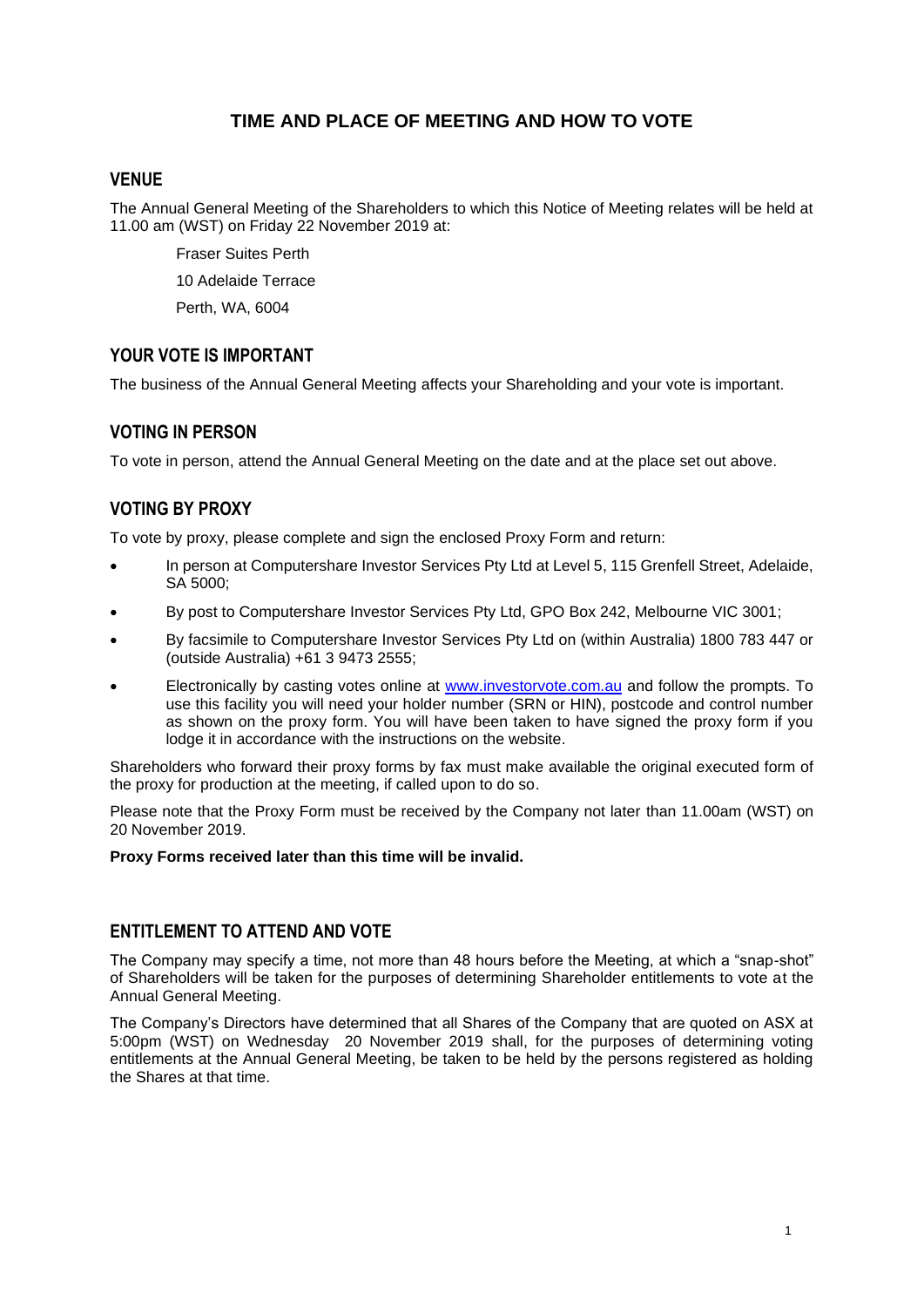# **NOTICE OF ANNUAL GENERAL MEETING**

Notice is given that an Annual General Meeting of the Shareholders of Ramelius Resources Limited (ACN 001 717 540) (**Ramelius** or the **Company**) will be held at Fraser Suites Perth, 10 Adelaide Terrace, Perth WA 6004 on Friday 22 November 2019 commencing at 11.00 am (WST) to consider, and if thought fit, to pass the Resolutions set out below.

Terms used in this Notice of Annual General Meeting and accompanying Explanatory Statement are defined in the glossary to this document.

The Explanatory Statement which accompanies and forms part of this Notice of Annual General Meeting describes the matters to be considered at the Annual General Meeting.

# **1. FINANCIAL STATEMENTS AND REPORTS – PERIOD 1 JULY 2018 – 30 JUNE 2019**

To receive and consider the annual financial statements, the directors' report and the audit report of Company for the year ended 30 June 2019.

Note: there is no requirement for Shareholders to approve these reports.

# **2. RESOLUTION 1 – ADOPTION OF REMUNERATION REPORT (NON-BINDING RESOLUTION)**

To consider and, if thought fit, to pass, with or without amendment, the following Resolution as a **non-binding resolution**:

> *That, for the purpose of Section 250R(2) of the Corporations Act and for all other purposes, the Company adopts the annual remuneration report as set out in the directors' report for the financial year ended 30 June 2019.*

**Voting Exclusion:** The Company will disregard any votes cast (in any capacity) on Resolution 1 by, or on behalf of, any member of the Key Management Personnel of the Company whose remuneration is included in the Remuneration Report, or a closely related party of such member. However, the Company will not disregard any votes cast on Resolution 1 by such person if:

- (a) the person is acting as proxy and the Proxy Form specifies how the proxy is to vote on the Resolution, and the vote is not cast on behalf of a person who is otherwise excluded from voting on this Resolution as described above; or
- (b) the person is the Chair of the Meeting voting an undirected proxy and their appointment expressly authorises the Chair to exercise the proxy even though Resolution 1 is connected with the remuneration of the Key Management Personnel of the Company.

If you are a member of the Key Management Personnel of the Company or a closely related party of such person (or are acting on behalf of any such person) and purport to cast a vote (other than as a proxy as permitted in the manner set out above), that vote will be disregarded by the Company (as indicated above) and you may be liable for an offence for breach of voting restrictions that apply to you under the Corporations Act.

# **3. RESOLUTION 2 – RE-ELECTION OF MICHAEL ANDREW BOHM AS A DIRECTOR**

To consider and, if thought fit, to pass, with or without amendment, the following Resolution as an **ordinary resolution:** 

*That Michael Andrew Bohm, being a Director of the Company, who retires in accordance with Listing Rule 14.4 and clause 47 of the Company's Constitution, and being eligible, offers himself for re-election, be re-elected as a Director of the Company.*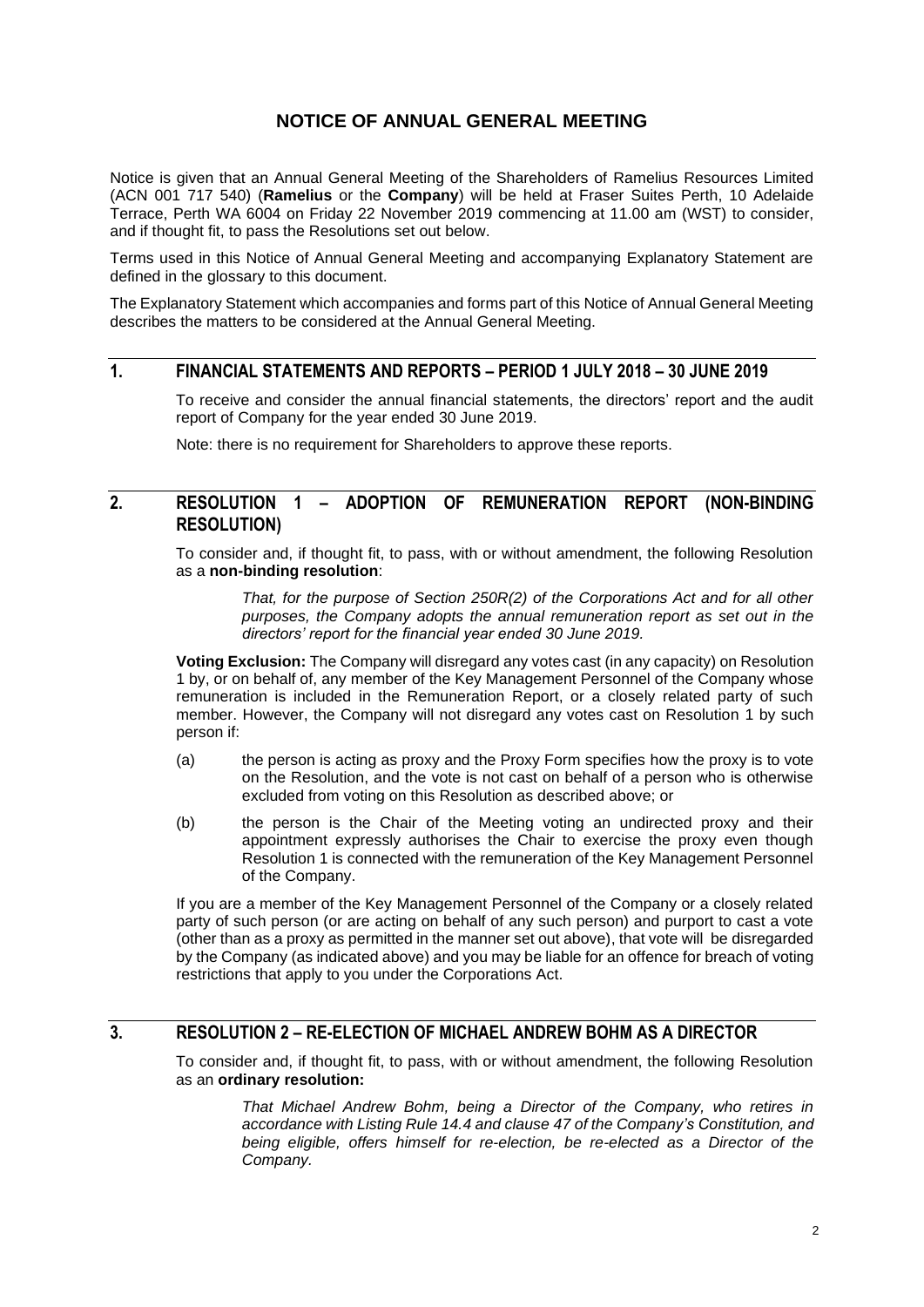A summary of Mr Bohm's qualifications and experience is set out in the explanatory statement accompanying the notice convening this meeting.

# **4. RESOLUTION 3 – ELECTION OF NATALIA STRELTSOVA AS A DIRECTOR**

To consider and, if thought fit, to pass, with or without amendment, the following Resolution as an **ordinary resolution**:

*That Natalia Streltsova, being a Director of the Company appointed by the directors since the last Annual General Meeting, who retires in accordance with clause 47 of the Company's Constitution, and being eligible, offers herself for election, be elected as a Director of the Company*.

A summary of Dr Streltsova's qualifications and experience is set out in the explanatory statement accompanying the notice convening this meeting.

# **5. RESOLUTION 4 - GRANT OF PERFORMANCE RIGHTS TO A DIRECTOR**

To consider, and if thought fit, pass the following Resolution as an **ordinary resolution**:

*"That, approval be given for the purpose of ASX Listing Rule 10.14, sections 200B and 200E of the Corporations Act and for all other purposes, to the acquisition by Mr Mark William Zeptner of up to 967,025 performance rights in accordance with the terms of the Company's Performance Rights Plan Rules and on the basis described in the explanatory statement accompanying the notice convening this meeting."*

#### **Voting Exclusion:**

#### *Listing Rule 10.14*

The Company will disregard any votes cast in favour of this resolution by or on behalf of Mr Mark William Zeptner, Managing Director of the Company and any of his associates.

However, the Company need not disregard a vote if:

- it is cast by a person as proxy for a person who is entitled to vote, in accordance with the directions on the proxy form; or
- it is cast by the person chairing the meeting as proxy for a person who is entitled to vote, in accordance with a direction on the proxy form to vote as the proxy decides.

#### *Part 2D of the Corporations Act*

For the purposes of Part 2D of the Corporations Act, a vote on this resolution must not be cast by or on behalf of:

- (a) Mr Mark William Zeptner; and
- (b) an associate of Mr Mark William Zeptner.

However, this does not prevent the casting of a vote on this resolution if it is cast by a person as a proxy in writing that specifies how the proxy is to vote on the proposed resolution and it is not cast on behalf of a person referred to in sub-paragraphs (a) or (b) directly above.

#### **Voting Prohibition Statement**

In accordance with the Corporations Act, a vote must not be cast on this resolution (and will be taken not to have been cast if cast contrary to this restriction) by a member of the key management personnel, and closely related party of such a member, acting as proxy if their appointment does not specify the way the proxy is to vote on this resolution. However, this restriction does not apply in respect of a person who is the chair of the meeting at which the resolution is voted on and the appointment expressly authorises the chair to exercise the proxy even if the resolution is connected directly or indirectly with remuneration of a member of the key management personnel.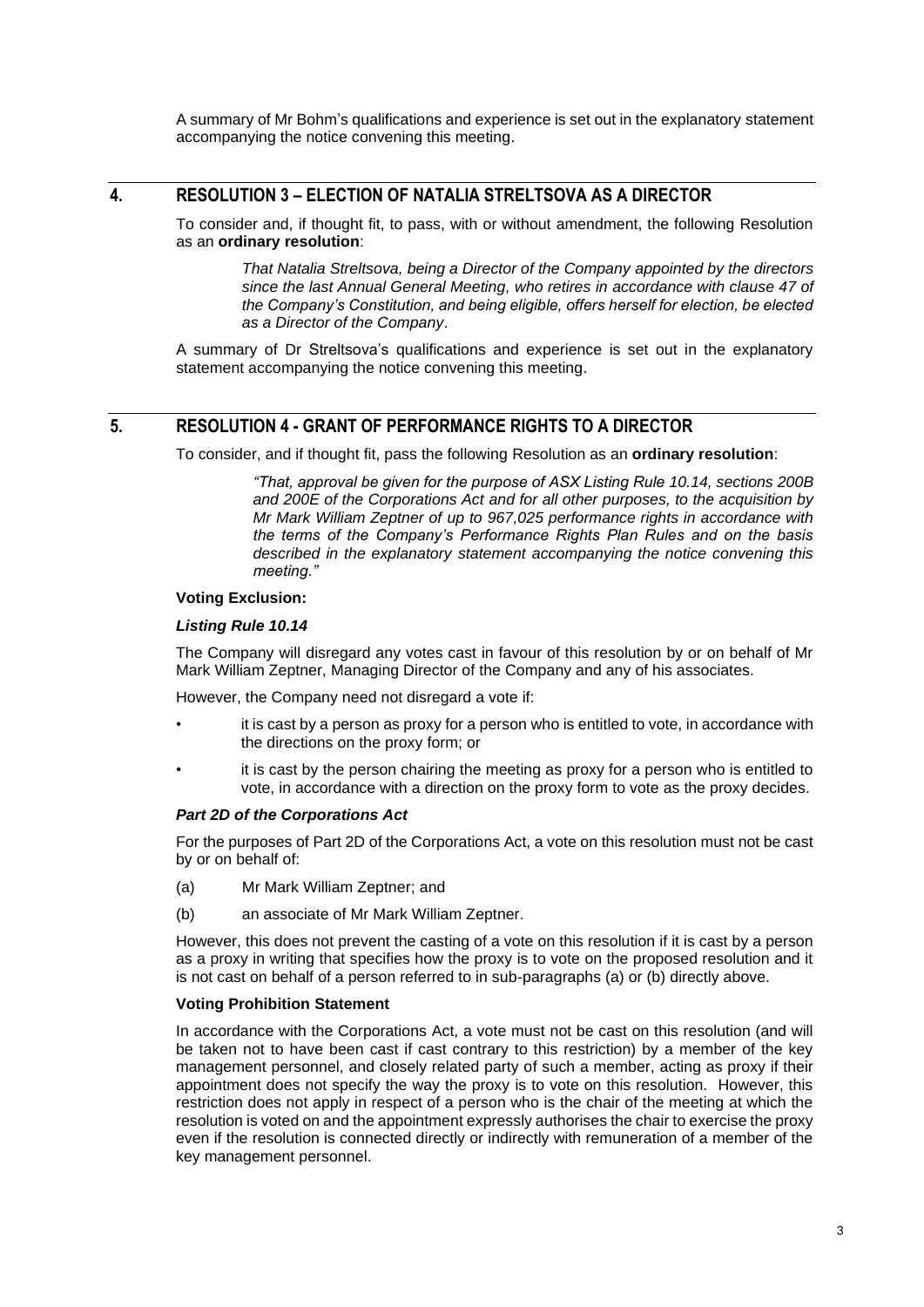### **6. RESOLUTION 5 – APPROVAL OF INCREASE TO NON-EXECUTIVE DIRECTOR FEE POOL**

To consider, and if thought fit, pass the following Resolution as an **ordinary resolution**:

*"That, approval be given for the purpose of ASX Listing Rule 10.17, rule 50 of the Constitution and all other purposes, the aggregate maximum remuneration payable to non-executive Directors of the Company be increased to AUD \$750,000 per annum, to be split between the non-executive Directors as the Company determines, on the terms set out in the Explanatory Statement."*

**Voting Exclusion**: The Company will disregard any votes cast in favour on this resolution by or on behalf of a Director and any associates of those persons.

However, the Company need not disregard a vote if:

- It is cast by a person as a proxy for a person who is entitled to vote, in accordance with the directions on the proxy form; or
- It is cast by the person chairing the meeting as proxy for a person who is entitled to vote, in accordance with a direction on the proxy form to vote as the proxy decides.

#### **Voting Prohibition Statement**

In accordance with the Corporations Act, a vote must not be cast on this resolution (and will be taken not to have been cast if cast contrary to this restriction) by a member of the key management personnel, and closely related party of such a member, acting as proxy if their appointment does not specify the way the proxy is to vote on this resolution. However, this restriction does not apply in respect of a person who is the chair of the meeting at which the resolution is voted on and the appointment expressly authorises the chair to exercise the proxy even if the resolution is connected directly or indirectly with remuneration of a member of the key management personnel.

# **7. RESOLUTION 6 – APPROVAL OF PERFORMANCE RIGHTS PLAN**

To consider and, if thought fit, to pass, with or without amendment, the following Resolution as an **ordinary resolution**:

> *"That the terms of the Company's Performance Rights Plan (PRP) for the purpose of section 260C of the Corporations Act 2001 (Cth), ASX Listing Rule 7.2 (Exception 9) and for all other purposes are approved, and that the directors are authorised to make offers under the PRP and satisfy those offers with issues of new equity securities (as defined in the ASX Listing Rules) as an exception to ASX Listing Rule 7.1*."

The terms of the PRP are summarised in the explanatory statement accompanying the notice convening this meeting.

# **Voting Exclusion**

The Company will disregard any votes cast in favour of this resolution by or on behalf of a Director (except one who is ineligible to participate in any employee incentive scheme in relation to the Company) and any associates of those persons.

However, the Company need not disregard a vote if:

- it is cast by a person as proxy for a person who is entitled to vote, in accordance with the directions on the proxy form; or
- it is cast by the person chairing the meeting as proxy for a person who is entitled to vote, in accordance with a direction on the proxy form to vote as the proxy decides.

#### **Voting Prohibition Statement**

In accordance with the Corporations Act, a vote must not be cast on this resolution (and will be taken not to have been cast if cast contrary to this restriction) by a member of the key management personnel, and closely related party of such a member, acting as proxy if their appointment does not specify the way the proxy is to vote on this resolution. However, this restriction does not apply in respect of a person who is the chair of the meeting at which the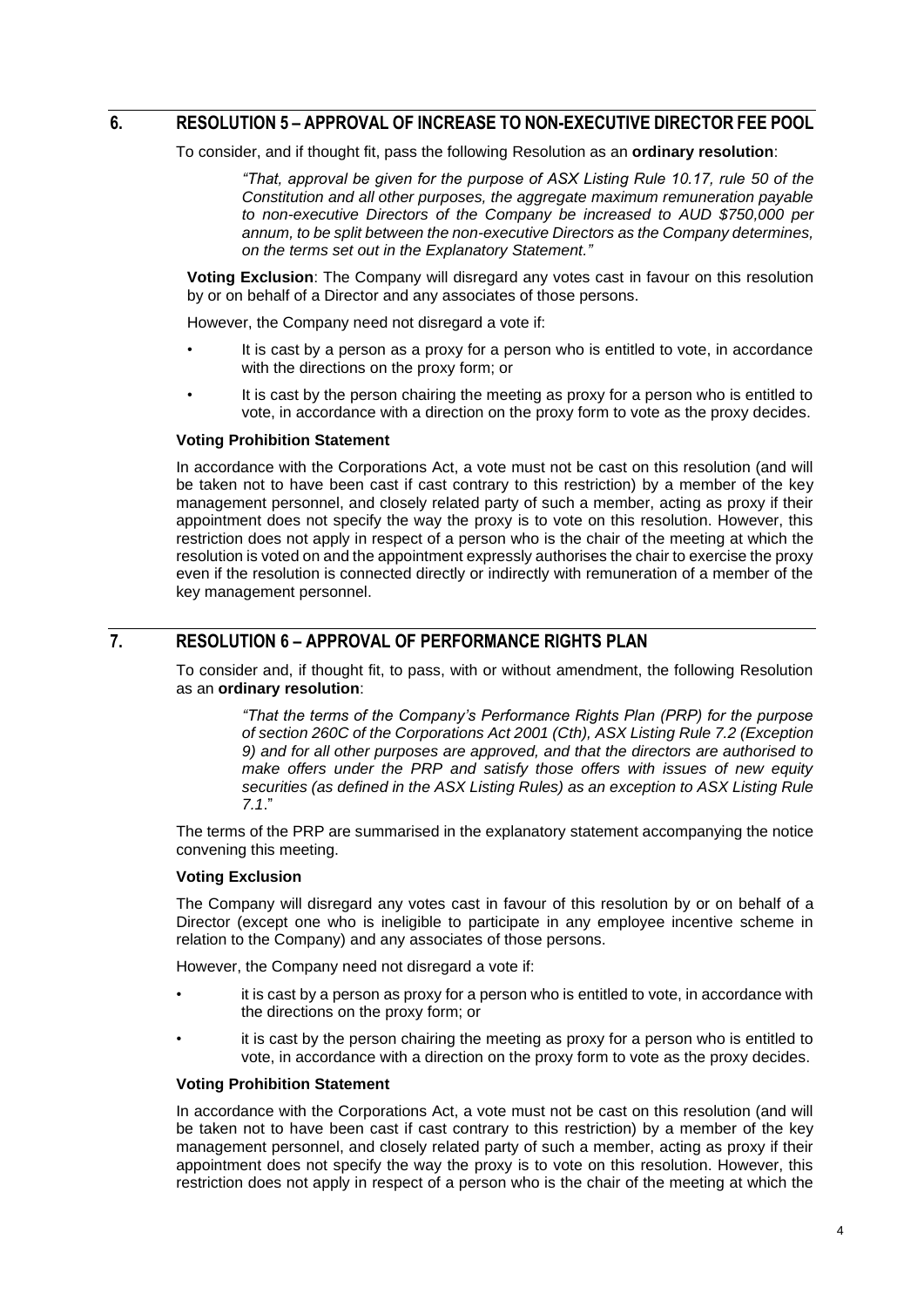resolution is voted on and the appointment expressly authorises the chair to exercise the proxy even if the resolution is connected directly or indirectly with remuneration of a member of the key management personnel.

# **8. RESOLUTION 7 - RENEWAL OF PROPORTIONAL TAKEOVER PROVISIONS**

To consider, and if thought fit, pass the following resolution as a **special resolution**:

*"That, for the purposes of section 648G of the Corporations Act 2001 (Cth), proportional takeover provisions contained in the explanatory statement accompanying the notice convening this meeting, be inserted back into the constitution of the Company."*

# **EXPLANATORY STATEMENT**

The Explanatory Statement accompanying this Notice of Meeting is incorporated in and comprises part of this Notice of Meeting.

Shareholders are specifically referred to the glossary in the Explanatory Statement which contains definitions of capitalised terms used both in this Notice of Meeting and the Explanatory Statement.

#### **PROXIES**

Please note that:

- (a) a Shareholder entitled to attend and vote at the Annual General Meeting is entitled to appoint a proxy;
- (b) a proxy need not be a Shareholder; and
- (c) a Shareholder entitled to cast two or more votes may appoint two proxies and may specify the proportion or number of votes each proxy is appointed to exercise, but where the proportion or number is not specified, each proxy may exercise half of the votes.

The enclosed Proxy Form provides further details on appointing proxies and lodging Proxy Forms.

# **CORPORATE REPRESENTATIVE**

Any corporate Shareholder who has appointed a person to act as its corporate representative at the Meeting should provide that person with a certificate or letter executed in accordance with the Corporations Act authorising him or her to act as that company's representative. The authority may be sent to the Company and/or registry in advance of the Meeting or handed in at the Meeting when registering as a corporate representative. An appointment of corporate representative form is enclosed if required.

# **ENQUIRIES**

Shareholders are invited to contact the Company Secretary, Mr Richard Jones on 9202 1127 if they have any queries in respect of the matters set out in this document.

#### **BY ORDER OF THE BOARD OF DIRECTORS**

RVP Bu

Richard Jones Company Secretary

21 October 2019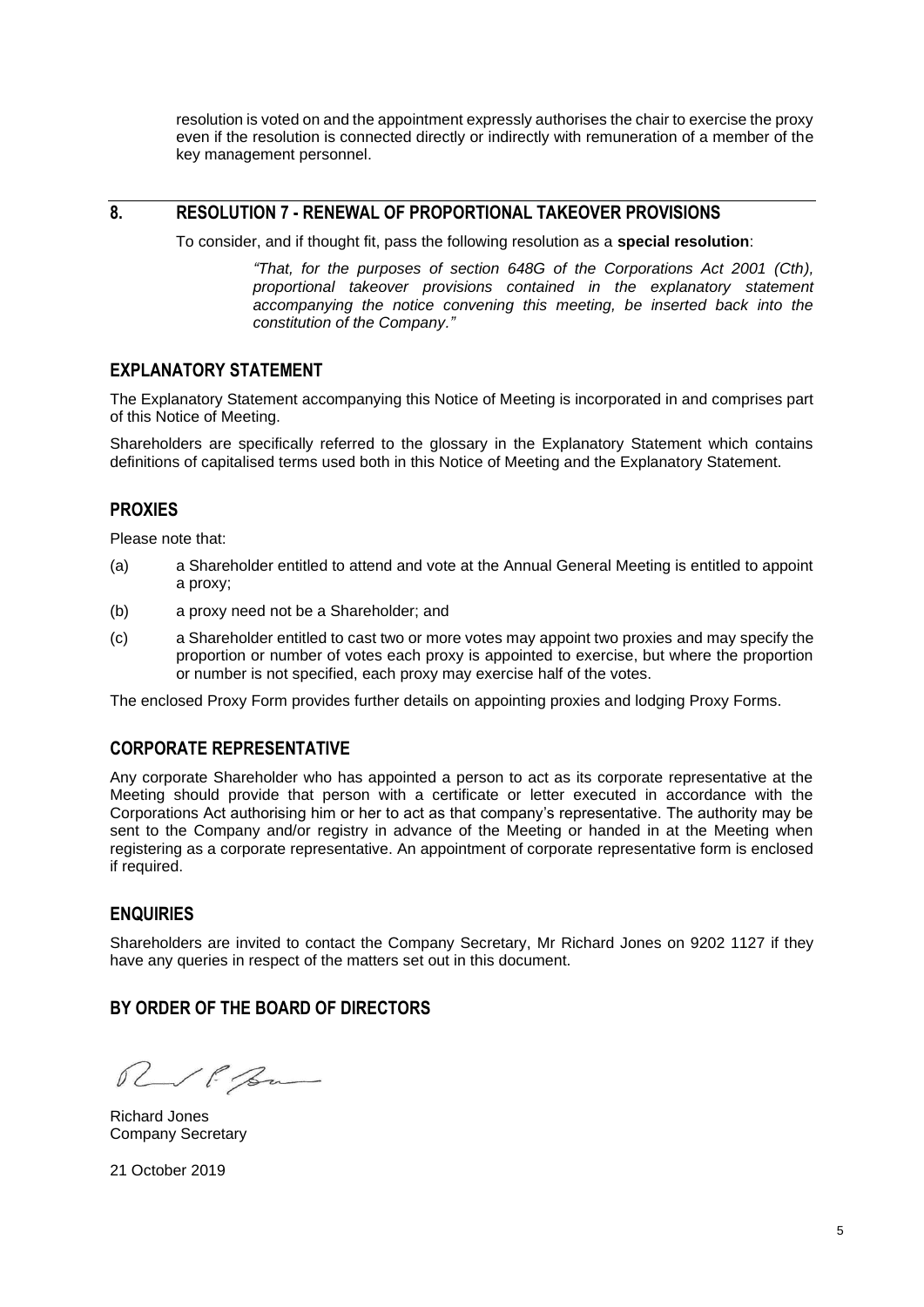*The Notice of Annual General Meeting, Explanatory Statement and Proxy Form should be read in their entirety. If Shareholders are in doubt as to how they should vote, they should seek advice from their accountant, solicitor or other professional adviser prior to voting.*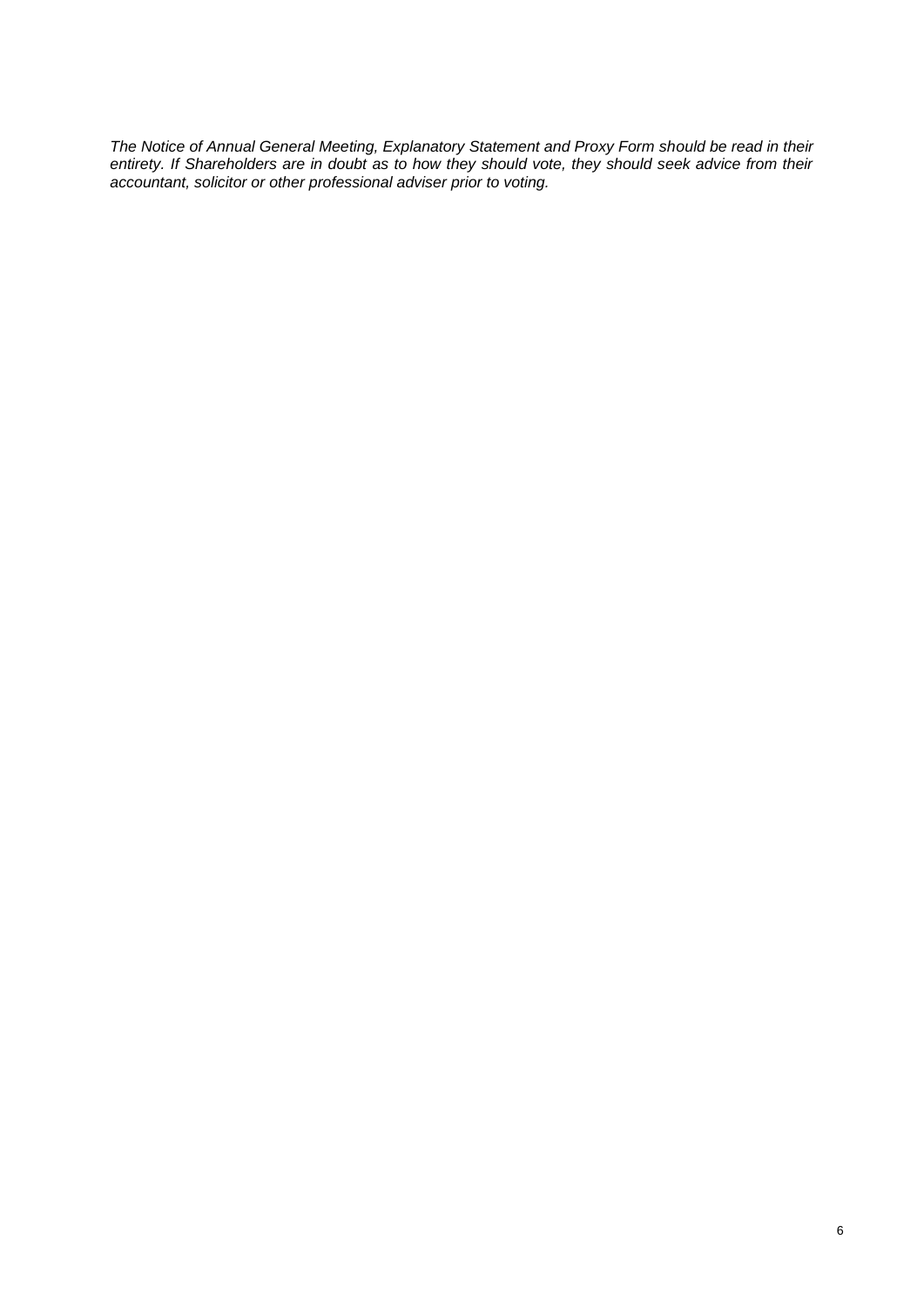# **EXPLANATORY STATEMENT**

This Explanatory Statement has been prepared for the information of Shareholders in relation to the business to be conducted at the Company's 2019 Annual General Meeting.

The purpose of this Explanatory Statement is to provide Shareholders with all information known to the Company which is material to a decision on how to vote on the Resolutions in the accompanying Notice of Annual General Meeting.

This Explanatory Statement should be read in conjunction with the Notice of Annual General Meeting preceding this Explanatory Statement. Capitalised terms in this Explanatory Statement are defined in the glossary to this document.

If you have any questions regarding the matters set out in this Explanatory Statement or the preceding Notice of Annual General Meeting, please contact the Company Secretary, your stockbroker or other professional adviser.

# **1. FINANCIAL STATEMENTS AND REPORTS – PERIOD 1 JULY 2018 – 30 JUNE 2019**

The Corporations Act requires the annual financial report, directors' report and the auditor's report (**Annual Financial Statements**) be received and considered at the Annual General Meeting. The Annual Financial Statements for the period ended 30 June 2019 are included in the Company's Annual Financial Report, a copy of which can be accessed on-line at [www.rameliusresources.com.au](http://www.rameliusresources.com.au/) under "Reports and "Annual Reports". Alternatively, a hard copy will be made available on request.

There is no requirement for Shareholders to approve these reports and no vote will be taken on the Annual Financial Statements. However, Shareholders attending the Annual General Meeting will be given a reasonable opportunity to ask questions about, or make comments on, the Annual Financial Statements and the management of the Company.

The Company's auditor, Deloitte Touche Tohmatsu, will be present at the Annual General Meeting and Shareholders will have the opportunity ask the auditor questions in relation to the conduct of the audit, the auditor's report, the Company's accounting policies, and the independence of the auditor.

In addition to taking questions at the Meeting, written questions to the Chair about the management of the Company, or to the Company's auditor about:

- (a) the preparation and content of the auditor's report;
- (b) the conduct of the audit:
- (c) accounting policies adopted by the Company in relation to the preparation of the Annual Financial Statements; and
- (d) the independence of the auditor in relation to the conduct of the audit,

may be submitted no later than 5 business days before the meeting date to the Company Secretary.

# **2. RESOLUTION 1 – ADOPTION OF REMUNERATION REPORT (NON-BINDING RESOLUTION)**

#### **2.1 Background**

Pursuant to Section 250R(2) of the Corporations Act, the Company submits to Shareholders for consideration and adoption, by way of a non-binding resolution, its remuneration report for the year ended 30 June 2019 (the **Remuneration Report**). The Remuneration Report is a distinct section of the annual directors' report (the **Directors' Report**) which deals with the remuneration of Directors, executives and senior managers of the Company. More particularly, the Remuneration Report can be found within the Directors' Report in the Company's 2019 Annual Report. The Annual Report is available on the Company's website at [www.rameliusresources.com.au.](http://www.rameliusresources.com.au/)

By way of summary, the Remuneration Report: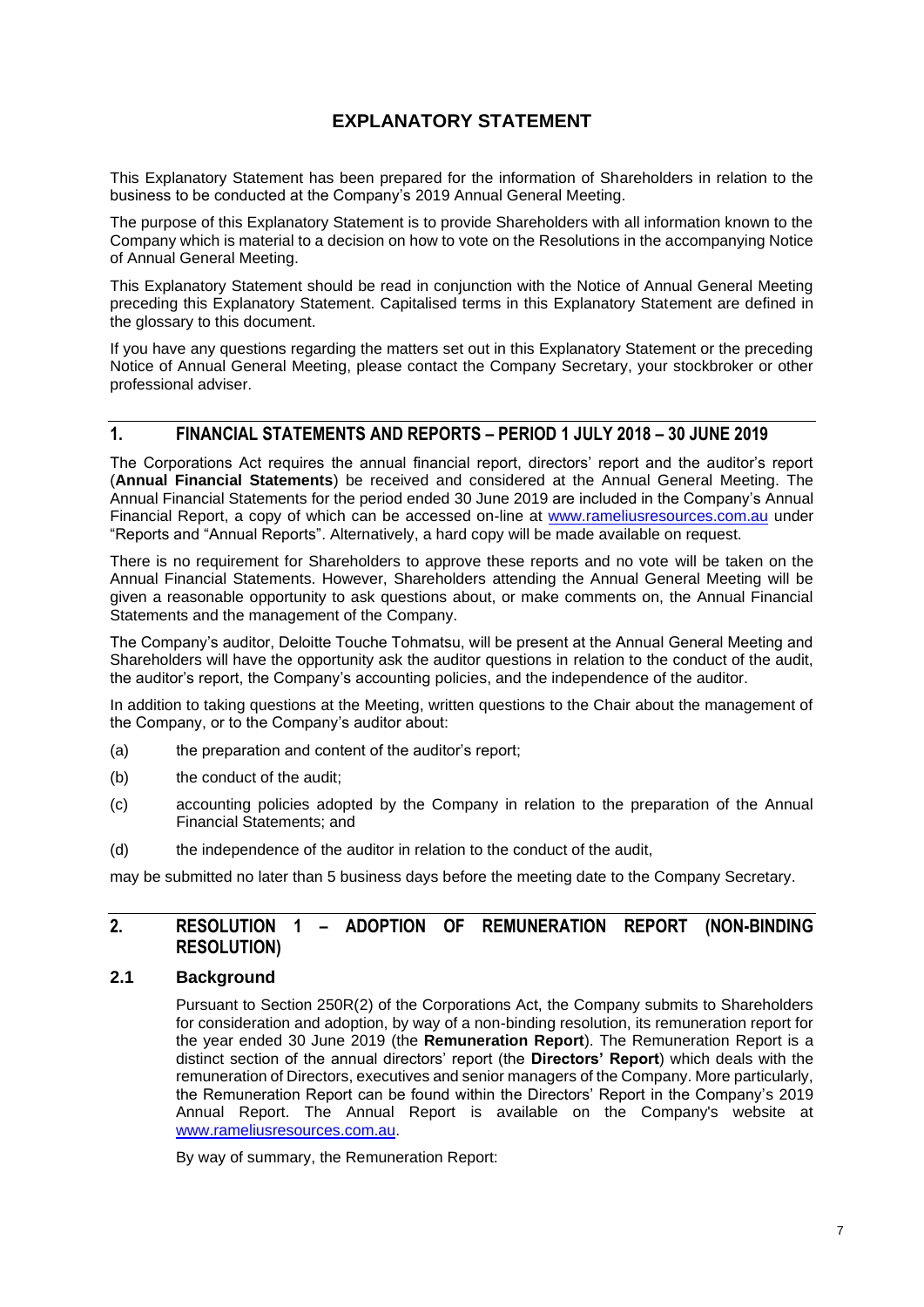- (a) explains the Company's remuneration policy and the process for determining the remuneration of its Directors and executive officers;
- (b) addresses the relationship between the Company's remuneration policy and the Company's performance; and
- (c) sets out the remuneration details for each Director and executive officer named in the Remuneration Report for the financial year ended 30 June 2019.

The remuneration levels for Directors, executives and senior managers are competitively set to attract and retain appropriate Directors and key management personnel.

The Chair of the Annual General Meeting will allow a reasonable opportunity for Shareholders as a whole to ask about, or make comments on, the Remuneration Report.

#### **2.2 Regulatory Requirements**

The Corporations Act provides that Resolution 1 need only be an advisory vote of Shareholders and does not bind the Directors. However, the Corporations Act provides that if the Company's Remuneration Report resolution receives a "no" vote of 25% or more of votes cast at the Annual General Meeting, the Company's subsequent Remuneration Report must explain the Board's proposed action in response or, if the Board does not propose any action, the Board's reasons for not making any changes. The Board will take into account the outcome of the vote when considering the remuneration policy, even if it receives less than a 25% "no" vote.

In addition, sections 250U and 250V of the Corporations Act sets out a "two strikes" re-election process, pursuant to which:

- (a) if, at a subsequent annual general meeting (**Later Annual General Meeting**), at least 25% of the votes cast on a resolution that the remuneration report be adopted are against the adoption of that remuneration report;
- (b) at the immediately preceding annual general meeting (**Earlier Annual General Meeting**), at least 25% of the votes cast on a resolution that the remuneration report be adopted were against the adoption of that remuneration report; and
- (c) a resolution was not put to the vote at the Earlier Annual General Meeting under an earlier application of section 250V of the Corporations Act,

then the Company must put to vote at the Later Annual General Meeting a resolution, requiring Shareholders to vote on whether the Company must hold another general meeting (**Spill Meeting**) to consider the appointment of all of the Directors at the time the Directors Report was approved by the Board who must stand for re-appointment (other than the Managing Director) (**Spill Resolution**). The Spill Resolution may be passed as an ordinary resolution.

If the Spill Resolution is passed, the Spill Meeting must be held within 90 days after the Spill Resolution is passed. All of the Company's Directors who were Directors at the time when the resolution to make the Directors' Report was passed (excluding the Managing Director of the Company who may, in accordance with the Listing Rules, continue to hold office indefinitely without being re-elected to the office) cease to hold office immediately before the end the Spill Meeting and may stand for re-election at the Spill Meeting.

At the Company's 2018 annual general meeting, less than 25% of the eligible votes cast in respect of the 2018 Remuneration Report were cast against the adoption of the 2018 remuneration report. Accordingly, a Spill Resolution will not be put to the Meeting even if 25% or more of the votes cast in respect of the 2019 Remuneration Report are against the adoption of the 2019 Remuneration Report.

#### **2.3 Board Recommendation**

The Board unanimously recommends that Shareholders vote in favour of Resolution 1.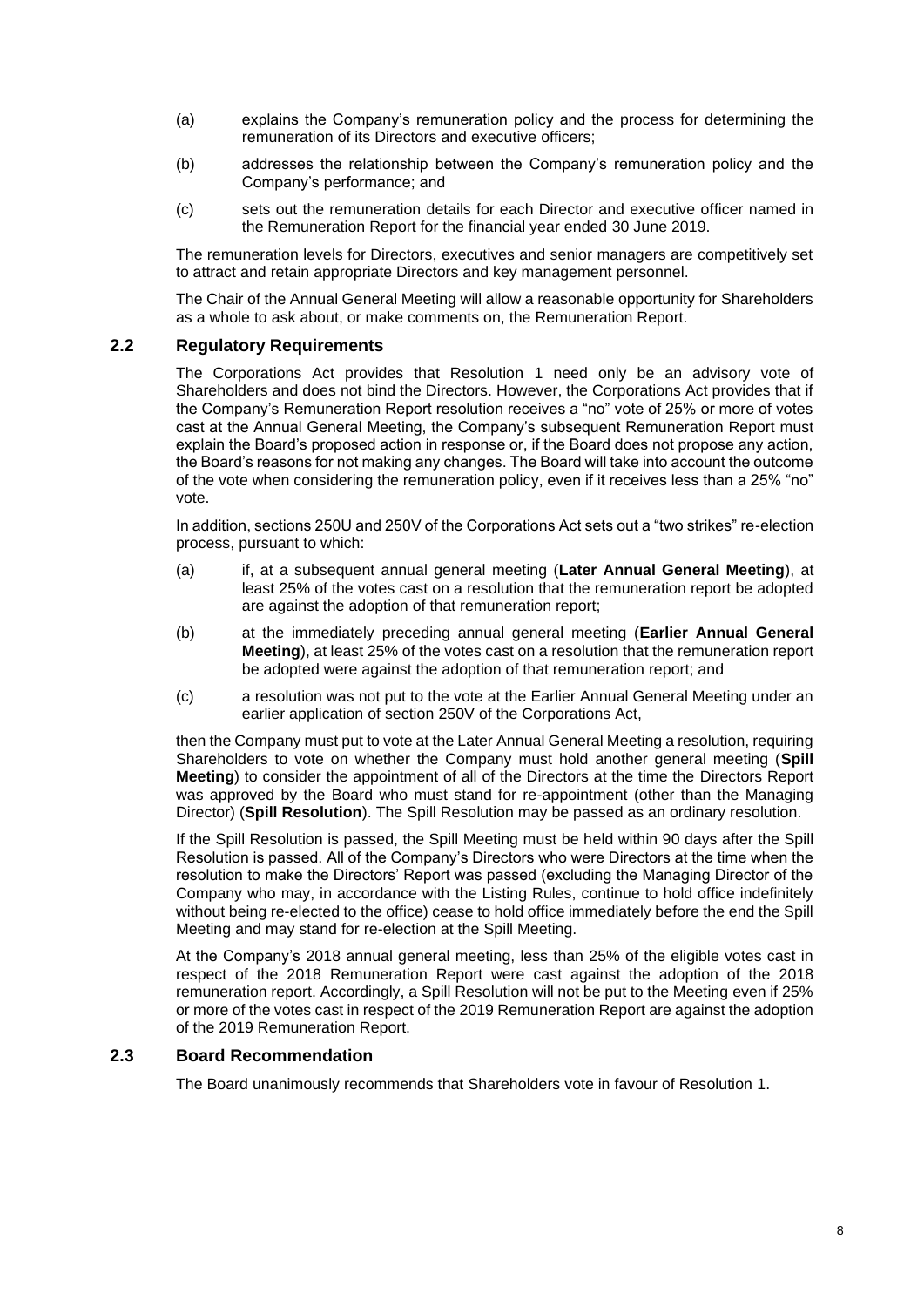# **3. RESOLUTION 2 – RE-ELECTION OF MICHAEL ANDREW BOHM AS A DIRECTOR**

#### **3.1 Background**

In accordance with Listing Rule 14.5 and clause 47 of the Company's Constitution, at every annual general meeting an election of Directors must take place. Listing Rule 14.4 prevents a Director from holding office (without re-election) past the third annual general meeting following the Director's appointment or 3 years, whichever is longer.

For this reason, Michael Andrew Bohm retires by way of rotation and, being eligible, offers himself for re-election as a Director.

Mr Bohm has been an independent non-executive director of Ramelius since 29 November 2012. He is an experienced mining professional with extensive corporate, project and operational management experience in the minerals industry in Australia, South East Asia, southern Africa, Chile, Canada and Europe. He is a graduate of the WA School of Mines and has worked as a mining engineer, mine manager, study manager, project manager, project director and managing director. He has been directly involved in a number of project developments in the gold, base metals and diamond sectors in both open pit and underground mining environments. The contribution of Mr Bohm to the Board is his extensive experience with mining operations and mine development in both Australia and overseas. Mr Bohm is Chairman of the Nomination and Remuneration Committee and a member of the Audit Committee. The Board regards Mr Bohm as an independent non-executive director.

Further details about Michael Andrew Bohm are set out in the Company's 2019 Annual Report which is available at [www.rameliusresources.com.au.](http://www.rameliusresources.com.au/)

#### **3.2 Board Recommendation**

The Directors (other than Michael Andrew Bohm) unanimously recommend that Shareholders vote in favour of Resolution 2.

# **4. RESOLUTION 3 – ELECTION OF NATALIA STRELTSOVA AS A DIRECTOR**

#### **4.1 Background**

Dr Natalia Streltsova was appointed by the Company's Board as a director of the Company on 1 October 2019.

Dr Streltsova was appointed a director of the Company by the other directors since the last Annual General Meeting (**AGM**). Under ASX Listing Rule 14.4, Dr Streltsova must not hold office (without re-election) past the AGM following her appointment and under clause 47 of the Company's constitution she is required to retire.

Dr Streltsova, being eligible, offers herself for election by members at the AGM. A summary of Dr Streltsova's qualifications and experience follows.

Dr Streltsova is a PhD-qualified Chemical Engineer with over 25 years' minerals industry experience, including over 10 years in senior technical and corporate roles with mining majors WMC, BHP and Vale. She has a strong background in mineral processing and metallurgy with specific expertise in gold and base metals.

Dr Streltsova has considerable international experience covering project development and acquisitions Africa, South America and in the countries of the Former Soviet Union.

Dr Streltsova is currently a non-executive director of Western Areas Limited and Neometals Limited.

The Board regards Dr Streltsova as an independent non-executive director.

#### **4.2 Board Recommendation**

The Directors (other than Natalia Streltsova) unanimously recommend that Shareholders vote in favour of Resolution 3.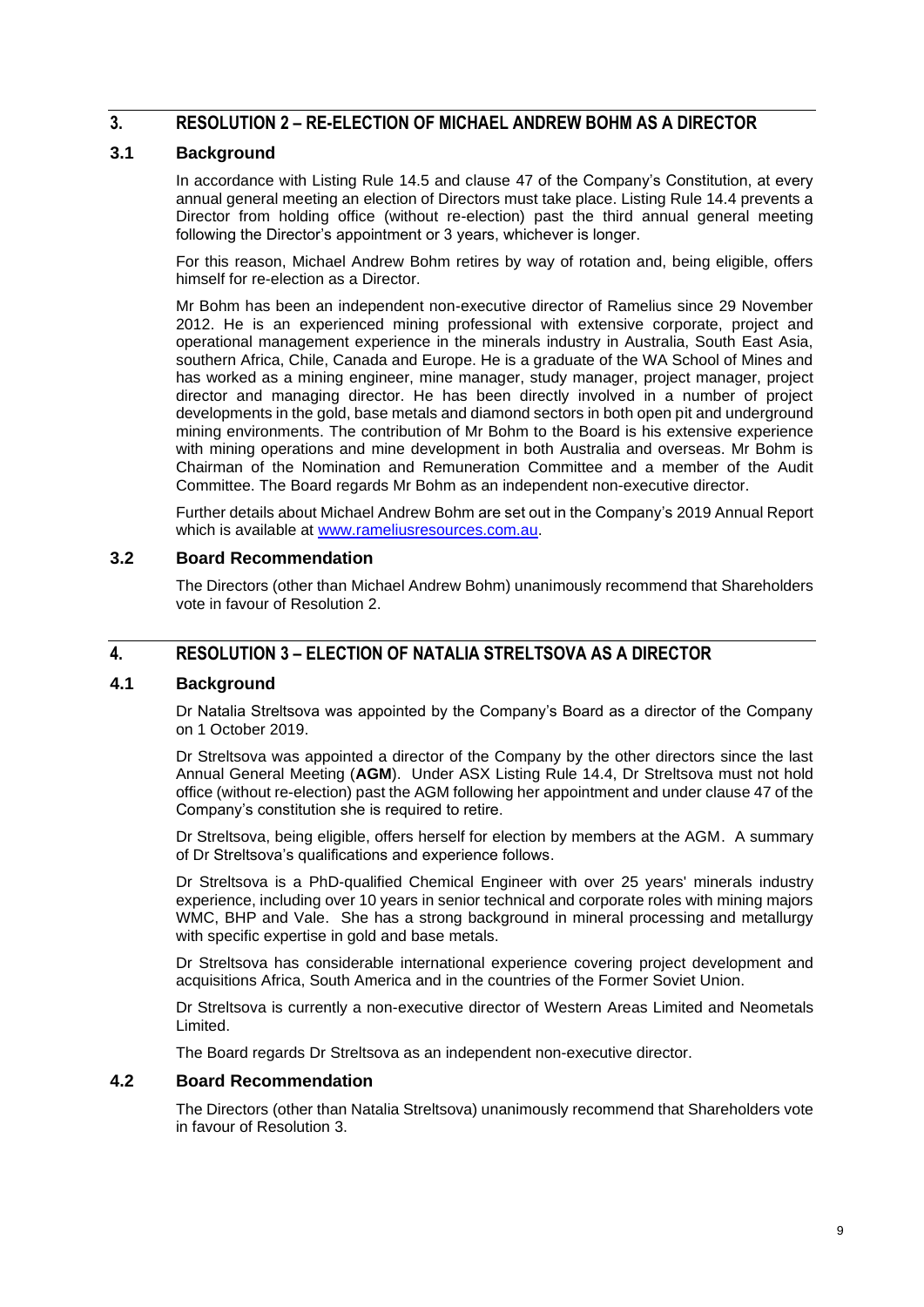# **5. RESOLUTION 4 – GRANT OF PERFORMANCE RIGHTS TO A DIRECTOR**

#### **Listing Rules**

Listing Rule 10.14 provides that an entity must not permit any of the following persons to acquire securities under an employee incentive scheme without the approval of holders of ordinary securities of the acquisition:

- a director of the entity, or
- an associate of a director of the entity, or
- a person whose relationship with the entity or a director or associate of a director is, in ASX's opinion, such that approval should be obtained.

The approval of shareholders is sought by virtue of this resolution which provides approval for the purpose of Listing Rule 10.14 for the acquisition of performance rights by the Company's Managing Director, Mr Mark William Zeptner, under the Company's Performance Rights Plan ("PRP") and on the basis described in this explanatory statement.

The following information is provided under Listing Rule 10.15:

- The maximum number of performance rights that may be acquired by the Company's Managing Director, Mr Mark William Zeptner and for which approval is sought is 967,025, this figure comprises 322,342 performance rights issued under the Company's short term incentive ("STI") plan and 644,683 performance rights issued under the Company's long term incentive ("LTI") plan.
- The Managing Director will not make any cash payment for the performance rights for which shareholder approval is sought. The performance rights are an incentive mechanism for future performance and can only be exercised subject to satisfaction of the performance hurdles set out in the PRP rules and on the basis described in this explanatory statement.
- The Managing Director is the only person referred to in ASX Listing Rule 10.14 entitled to participate in the PRP and he has previously been issued 1,068,956 performance rights under the PRP.
- The Company's other directors are non-executive and are therefore not eligible to participate in the PRP.
- No loan will be made in relation to the acquisition.
- The Company intends to issue the rights within 1 month from the date of the meeting to which this explanatory statement relates but, in any event, no later than 12 months after the meeting.

#### **Corporations Act**

The Corporations Act restricts the benefits that can be given to persons who hold a "managerial or executive office" (as defined in the Corporations Act) on leaving their employment with the Company or any of its related bodies corporate.

Under section 200B of the Corporations Act, a company may only give a person a benefit in connection with them ceasing to hold a managerial or executive office if the benefit is approved by shareholders or an exemption applies.

The term "benefit" has a wide meaning and may include benefits resulting from the Board exercising certain discretions under the rules of the Plan.

If Shareholder approval is given under this Resolution, the Company will still be required to comply with Listing Rules 10.18 and 10.19, which place restrictions on the circumstances in which termination benefits can be paid and a cap on the value of termination benefits that can be paid to officers of the Company.

#### Details of Termination Benefit

The Board possesses the discretion to determine, where a participant ceases employment before the vesting or exercise of their performance rights, that some or all of the performance rights do not lapse.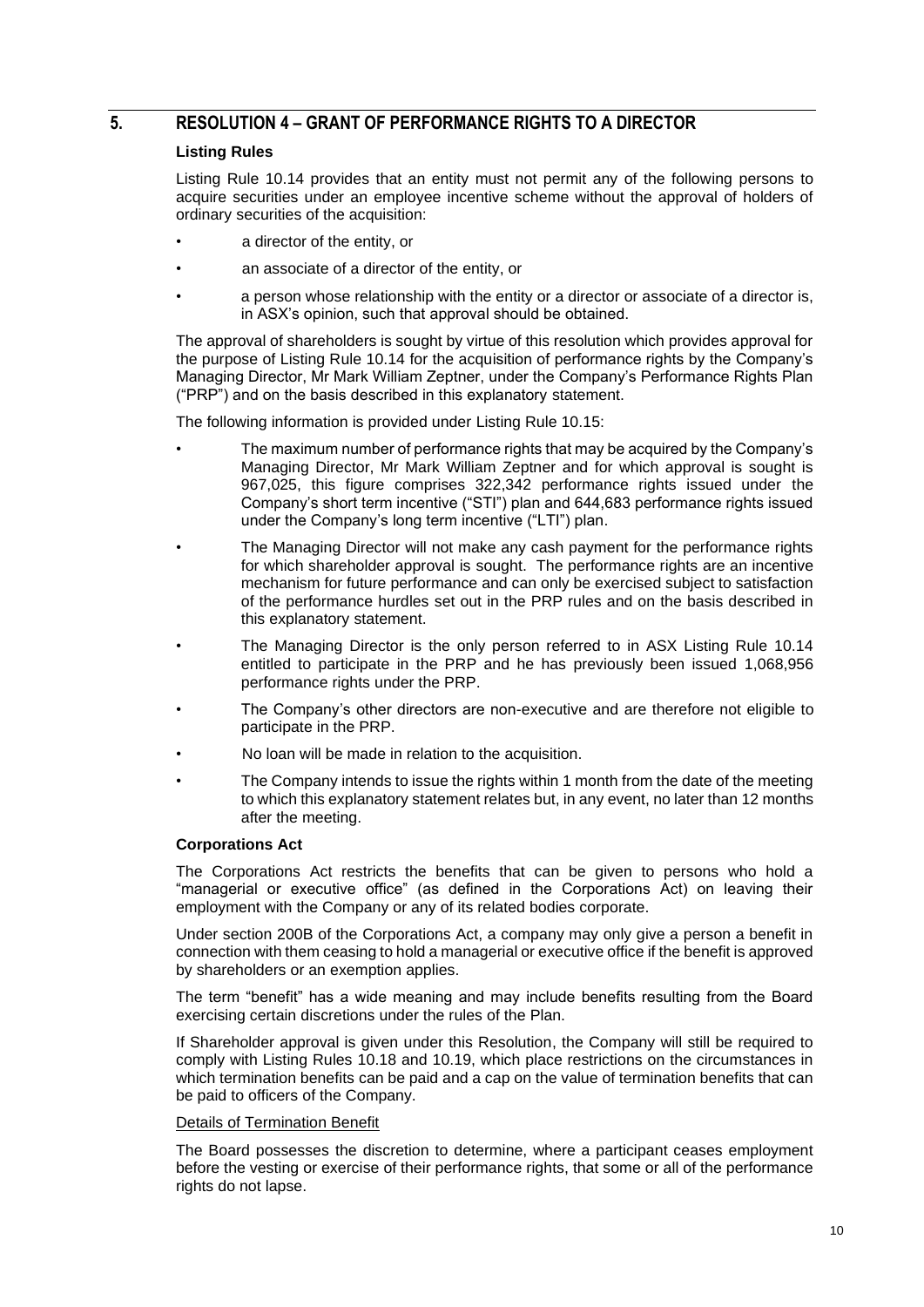The exercise of this discretion may constitute a "benefit" for the purposes of section 200B of the Corporations Act.

In addition, a participant may become entitled to accelerated vesting or automatic vesting of the performance rights if there is a change of control of the Company. This accelerated or automatic vesting of the performance rights may constitute a "benefit" for the purposes of section 200B of the Corporations Act.

The Company is therefore seeking Shareholder approval for the exercise of the Board's discretions and for the provision of such accelerated or automatic vesting rights in respect of any current or future participant in the PRP who holds:

- (a) a managerial or executive office in the Company (or any of its related body corporate) at the time of their leaving or at any time in the three years prior to their leaving; and
- (b) performance rights under the PRP at the time of their leaving.

The Board's current intention is to only exercise the above discretion:

- (c) where the employee leaves employment without fault on their part; and
- (d) so as only to preserve that number of unvested performance rights as are pro-rated to the date of leaving.

Provided Shareholder approval is given, the value of these benefits may be disregarded when applying Section 200F(2)(b) or Section 200G(1)(c) of the Corporations Act (i.e. the approved benefit will not count towards the statutory cap under the legislation).

#### Value of the Termination Benefits

The value of the termination benefits that the Board may give under the PRP cannot be determined in advance. This is because various matters will or are likely to affect that value. In particular, the value of a particular benefit will depend on factors such as the Company's Share price at the time of vesting and the number of performance rights that vest.

The following additional factors may also affect the benefit's value:

- (a) the participant's length of service and the portion of vesting periods at the time they cease employment;
- (b) the status of the performance hurdles attaching to the performance rights at the time the participant's employment ceases; and
- (c) the number of unvested performance rights that the participant holds at the time they cease employment or at the time the change of control occurs (as applicable).

#### **Summary of terms of grant of the performance rights to Mr Zeptner**

Under the terms of grant of the performance rights:

- (a) the vesting and measurement period for the 322,342 performance rights issued under the Company's STI plan is the one (1) year period from 1 July 2019 to the date that the rights vest, being 30 June 2020; and
- (b) the vesting and measurement period for the 644,683 performance rights issued under the Company's LTI plan is the three (3) year period from 1 July 2019 to the date that the rights vest, being 30 June 2022,

provided Mr Zeptner is still employed by the Company at the vesting date and subject to performance conditions over the vesting and measurement period having been satisfied.

The performance conditions require that at the end of the vesting and measurement period, the Company's performance, as defined by actual aggregate total shareholder return ("TSR") will be assessed against defined targets. If TSR meets the specified criteria, then the performance rights will vest. Once vested, performance rights may be exercised within 7 years of the date they vest.

TSR is a measure of return to shareholders as defined by the percentage change in the Company's share price over the vesting and measurement period. TSR is calculated by reference to the volume weighted average price of Ramelius shares traded on the Australian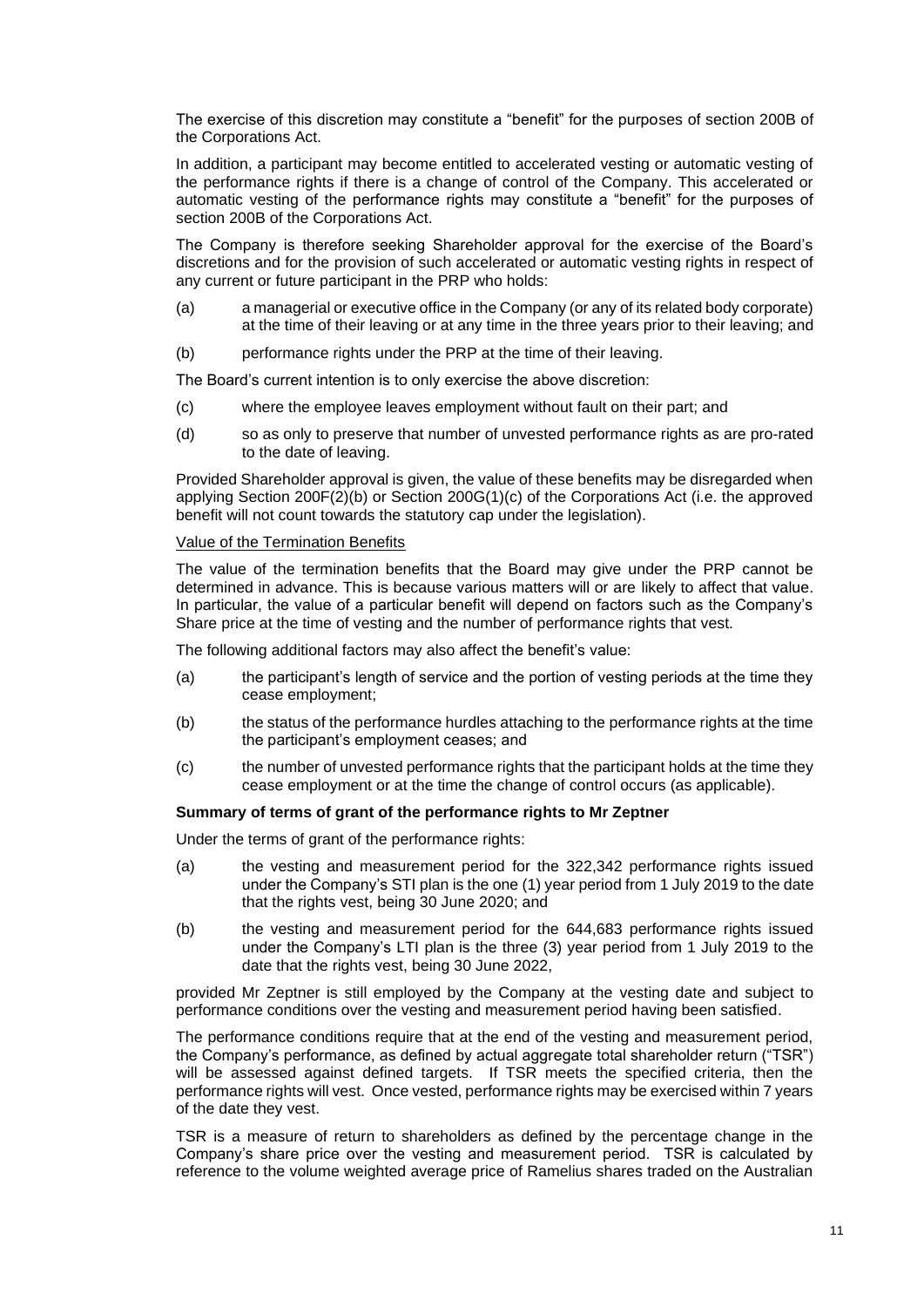Securities Exchange during the 20 trading days before and including the first trading day of the vesting and measurement period and the 20 trading days up to and including the last trading day of the vesting and measurement period.

The Company's TSR over the vesting period will be calculated and assessed relative to the performance of the Company's peers.

The 322,342 performance rights issued under the Company's STI plan and two-thirds of the 644,683 performance rights issued under the Company's LTI plan performance rights will vest in relation to their respective measurement periods depending on the Company's TSR as measured in accordance with the table below.

The remaining one-third of the 644,683 performance rights issued under the Company's LTI plan will vest if the Company's TSR over the measurement period is greater than 15% compounded annual growth.

A specific peer group is adopted as approved by the Board from time to time for comparison purposes which includes companies that are engaged in similar activities to the Company and with whom the Company competes for capital and talent. The TSR performance of each company included in the benchmark group will be determined and used to determine the overall TSR of the peer group. Depending on how the Company's TSR compares to that of the peer group will determine the proportion of the performance rights that vest, as set out below:

| <b>Relative TSR over the Vesting and</b><br><b>Measurement Period</b> | <b>Proportion of Performance Rights</b><br>vested |  |  |
|-----------------------------------------------------------------------|---------------------------------------------------|--|--|
| Below the 50 <sup>th</sup> percentile                                 | $0\%$                                             |  |  |
| At the 50 <sup>th</sup> percentile                                    | 50%                                               |  |  |
| Between the 50 <sup>th</sup> & 75 <sup>th</sup> percentile            | Pro-rata between 50 and 100%                      |  |  |
| At and above the 75 <sup>th</sup> percentile                          | 100%                                              |  |  |

Any performance rights that do not vest because of failure to achieve targeted performance will lapse unless the Board, at its discretion, determines otherwise. No re-testing of targeted performance is permitted.

The performance rights may only be transferred, assigned or otherwise disposed or encumbered with the consent of the Board or by force of law upon death to a legal personal representative or upon bankruptcy to a trustee in bankruptcy. Performance shares acquired on the exercise of vested performance rights may be traded immediately after quotation of the performance shares.

Mr Zeptner will be eligible to be issued with one fully paid ordinary share in the Company for each right that vests.

No payment is required for the grant of a performance right. There is no payment required on issue of performance shares in respect of vested performance rights which have been exercised.

The conditions of the rights do not restrict Mr Zeptner from transferring any of the shares acquired on vesting of the rights, or using them as security for a loan, or dealing with them in any other way.

Mr Zeptner will only be entitled to receive dividends, distributions, rights or bonus shares associated with the underlying shares from the time that vested performance rights have been exercised and performance shares issued.

If Mr Zeptner ceases to be an employee of the Company prior to the vesting of the rights, all unvested performance rights at the date of cessation of employment will lapse. However, unless subject to a specific agreement with the Board, if Mr Zeptner ceases employment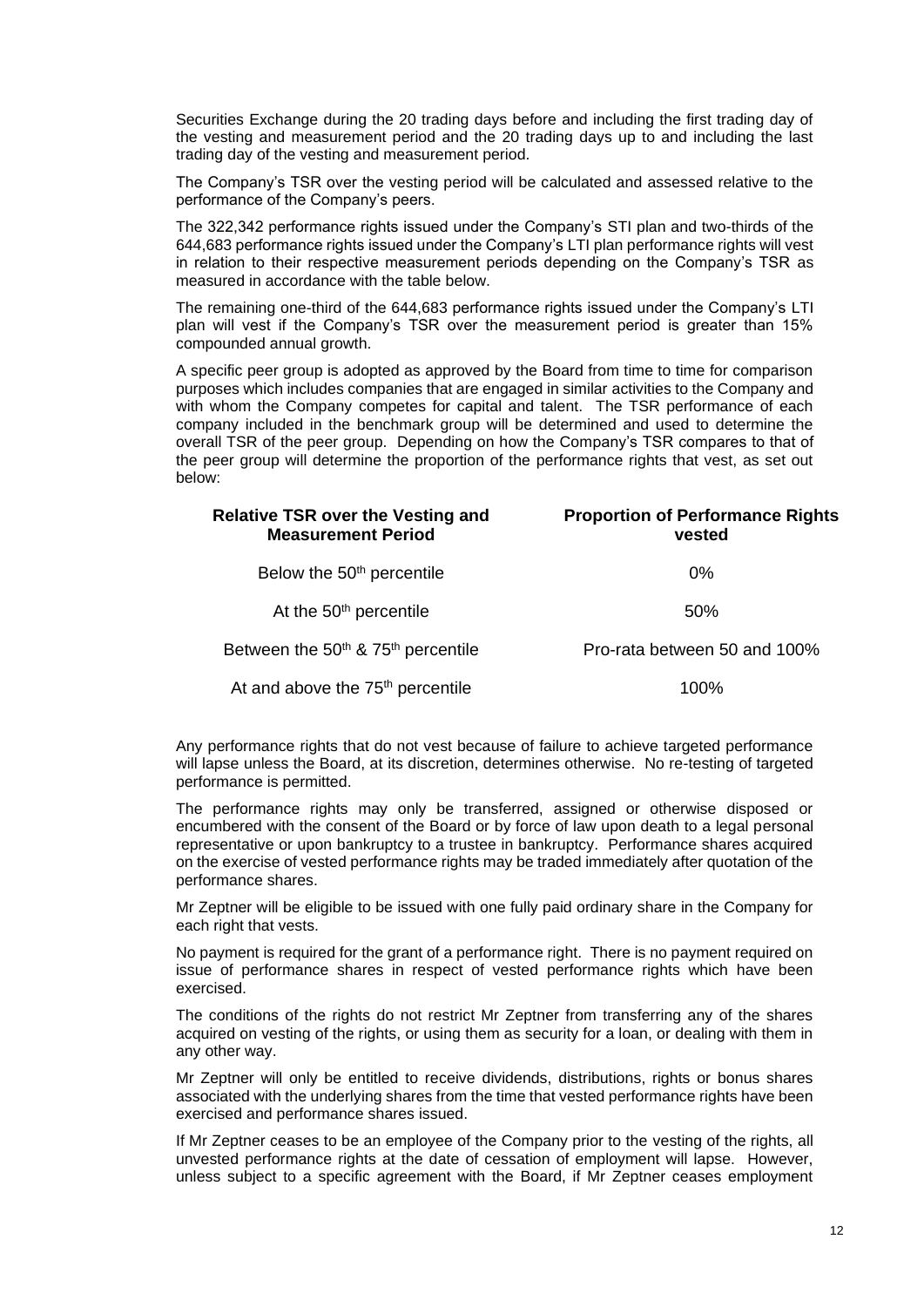because of death, disability, bona fide redundancy or other reason with the approval of the Board and at that time Mr Zeptner continues to satisfy any other relevant conditions imposed by the Board at the time of grant, the Board may determine the extent to which performance rights granted to Mr Zeptner vest. If no determination is made by the Board, all performance rights held will lapse.

In the event of a takeover bid any performance rights granted (or that the Company is contractually obligated to grant to Mr Zeptner) will vest, where, in the Board's absolute discretion, pro rata performance is in line with the performance condition applicable to those performance rights over the period from the date of issue to the date of the takeover bid. Any performance right which the Board determines does not vest will automatically lapse, unless the Board determines otherwise.

Where a court orders a meeting to be held in relation to a proposed compromise or arrangement in connection with a scheme for reconstruction of the Company; any person becomes bound or entitled to acquire shares in the company under section 414 or Chapter 6A of the Corporations Act; the Company passes a resolution for voluntary winding up; or an order is made for the compulsory winding up of the Company then the Board may determine that all or a specified number of the rights vest where the Board is satisfied that the applicable performance conditions have been satisfied on a pro rate basis over the period from the date of the issue to the date of the relevant action (e.g. the date of the court ordered meeting, passing of resolution for voluntary winding up etc).

The number of performance rights may be adjusted if shares are issued pro rata to the Company's shareholders generally by way of bonus issue involving capitalisation of reserves or distributable profits or on any reorganisation.

#### **5.1 Board Recommendation**

The Directors (with Mr Zeptner abstaining) recommend shareholders vote in favour of Resolution 4.

# **6. RESOLUTION 5 – APPROVAL OF INCREASE TO NON-EXECUTIVE DIRECTOR FEE POOL**

Rule 50.2 of the Constitution provides that the Directors are to be paid out of the funds of the Company as remuneration for their services as Directors, such sum accruing from day to day as the Company in general meeting determines, to be divided among them in such proportion and manner as they agree, or in default of agreement, equally

Pursuant to Listing Rule 10.17, the Company is required to seek Shareholder approval in order to increase the maximum aggregate remuneration payable to its non-executive Directors

In accordance with rule 50 of the Constitution and Listing Rule 10.17, it is proposed that the maximum aggregate remuneration which may be paid to the Company's non-executive Directors be increased from AUD \$550,000 by \$200,000 to a maximum sum of AUD \$750,000 per annum, to be divided among them in such proportion and manner as the Board agrees.

The limit does not apply to the executive Directors of the Company.

The reasons for requesting the increase to the maximum aggregate remuneration for nonexecutive directors are as follows:

- (a) The Board is of the view that the proposed increase to non-executive Directors' aggregated remuneration is commensurate with market remuneration paid to nonexecutive Directors at equivalent ASX-listed companies in terms of growth and market capitalisation and is necessary to retain and attract appropriately qualified non-executive Directors to the Company;
- (b) The current limit maximum aggregate remuneration limit of AUD \$550,000 was last approved by Shareholders on 26 November 2010; and
- (c) The company does not intend to allocate the full amount of the maximum aggregate remuneration immediately. It is expected that the increase would be sufficient for a period of at least two years.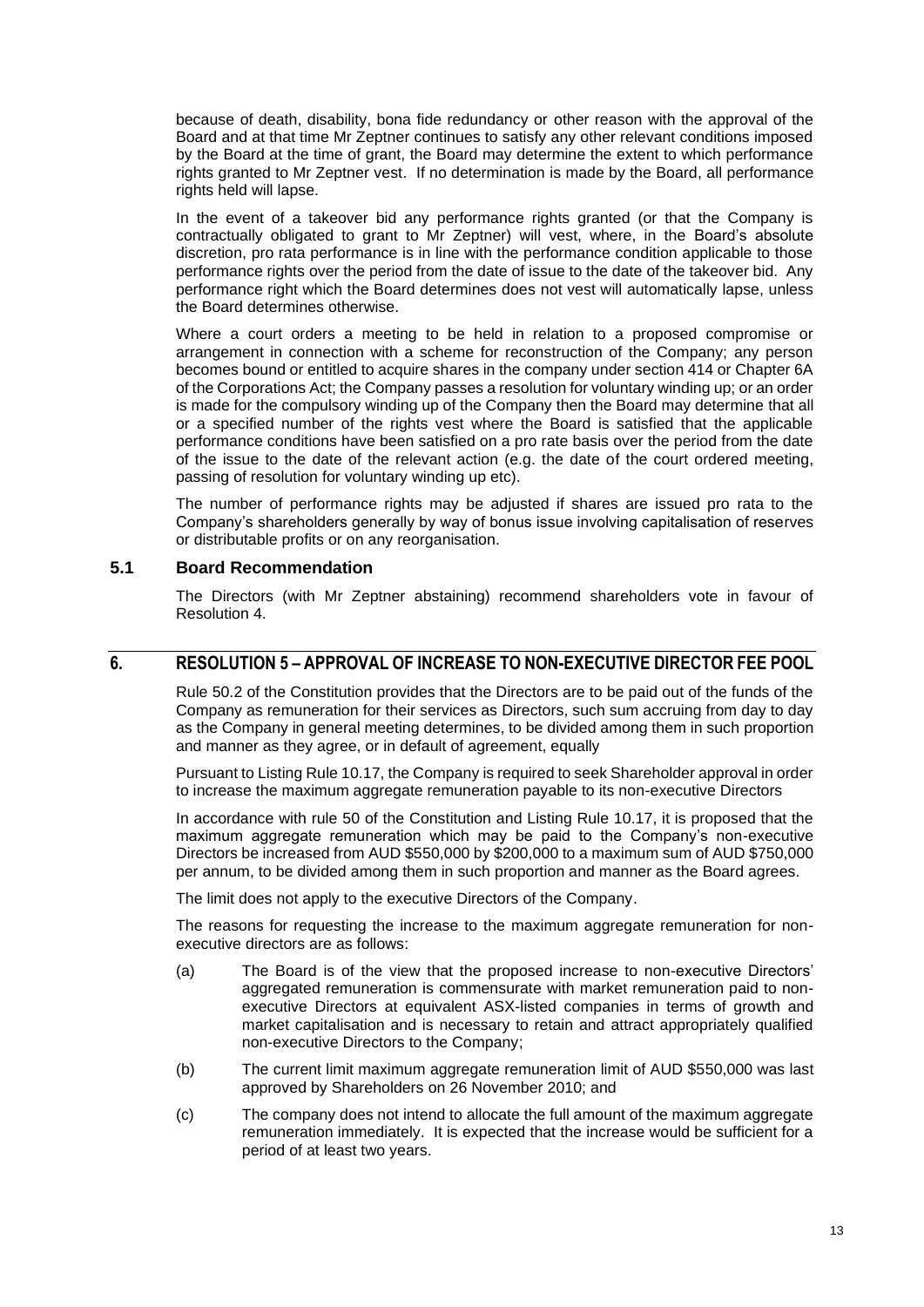In accordance with Listing Rule 10.17, the maximum aggregate remuneration referred to in this Resolution 5 means all fees payable by the Company or any of its child entities to a nonexecutive Director for acting as a Director of the Company or any child entity of the Company (including attending and participating in any Board committee meetings), and includes superannuation contributions for the benefit of a non-executive Director and any fees which a non-executive Director agrees to sacrifice for other benefits. It does not, however, include reimbursement of genuine out-of-pocket expenses, genuine 'special exertion' fees paid in accordance with the Constitution, or securities issued to a non-executive Director under Listing Rule 10.11 or Listing Rule 10.14 with the approval of Shareholders.

The Company has not issued any securities to any of its non-executive Directors in the preceding three years.

# **6.2 Board Recommendation**

The Directors unanimously recommend that Shareholders vote in favour of Resolution 5.

# **7. RESOLUTION 6 – APPROVAL OF PERFORMANCE RIGHTS PLAN**

The Performance Rights Plan (**PRP**) is the Company's long-term incentive scheme for any person who is declared by the Board to be eligible to receive grants of performance rights. Under the PRP, eligible persons will be granted performance rights (each being an entitlement to a Share, subject to the satisfaction of vesting conditions) on terms and conditions determined by the Board. If the vesting conditions are satisfied, the performance rights vest and upon exercise of the rights, the Company must issue to or procure the transfer to the participant or his or her personal representative (as the case may be) the number of Shares in respect of which vested performance rights have been exercised. Subject to certain limited exceptions, until such time as performance rights vest and are exercised, they cannot be transferred, encumbered or otherwise dealt with.

The rules of the PRP provide that unless the Board determines otherwise, no payment is required for the grant of a performance right. If an amount is payable on exercise of a vested performance right, the exercise of the performance right will be effected when accompanied by payment of the relevant amount advised to the participant by the Board.

In relation to future grants under the PRP, the Board may impose performance conditions that reflect the Company's business plans, targets and its performance relative to peer groups of companies.

Unless subject to a specific agreement with the Board, where a participant ceases to be an employee of the Company before the performance rights have vested by reason of death, disability, bona fide redundancy or other reason with the approval of the Board and at that time the participant continues to satisfy any other relevant conditions imposed by the Board at the time of grant, the Board may determine the extent to which performance rights granted to the participant vest. If no determination is made by the Board all performance rights held by the participant will lapse. (If the participant ceases to be an employee of the Company for any other reason or ceases to satisfy any other relevant conditions imposed by the Board at the time of grant, all performance rights held by the participant will lapse).

In the event of a takeover bid, any performance rights granted (or that the Company is contractually obligated to grant to an eligible executive) will vest, where, in the Board's absolute discretion, pro rata performance is in line with the performance conditions applicable to those performance rights over the period from the date of grant to the date of the takeover bid. (A takeover bid has the meaning given in section 9 of the Corporations Act 2001).

Shareholder approval is sought for the issue of securities under the PRP for the purposes of Exception 9(b) of Listing Rule 7.2. If approval is given, securities issued under the PRP will be exempt from counting towards the 15% of the fully paid ordinary shares of the Company that can be issued in any 12-month period without shareholder approval under Listing Rule 7.1.

Under section 260A(1) of the Corporations Act 2001 (Cth), a company must not financially assist a person to acquire shares in the company or its holding company unless certain exceptions apply. Relevantly, section 260C(4) provides that financial assistance will be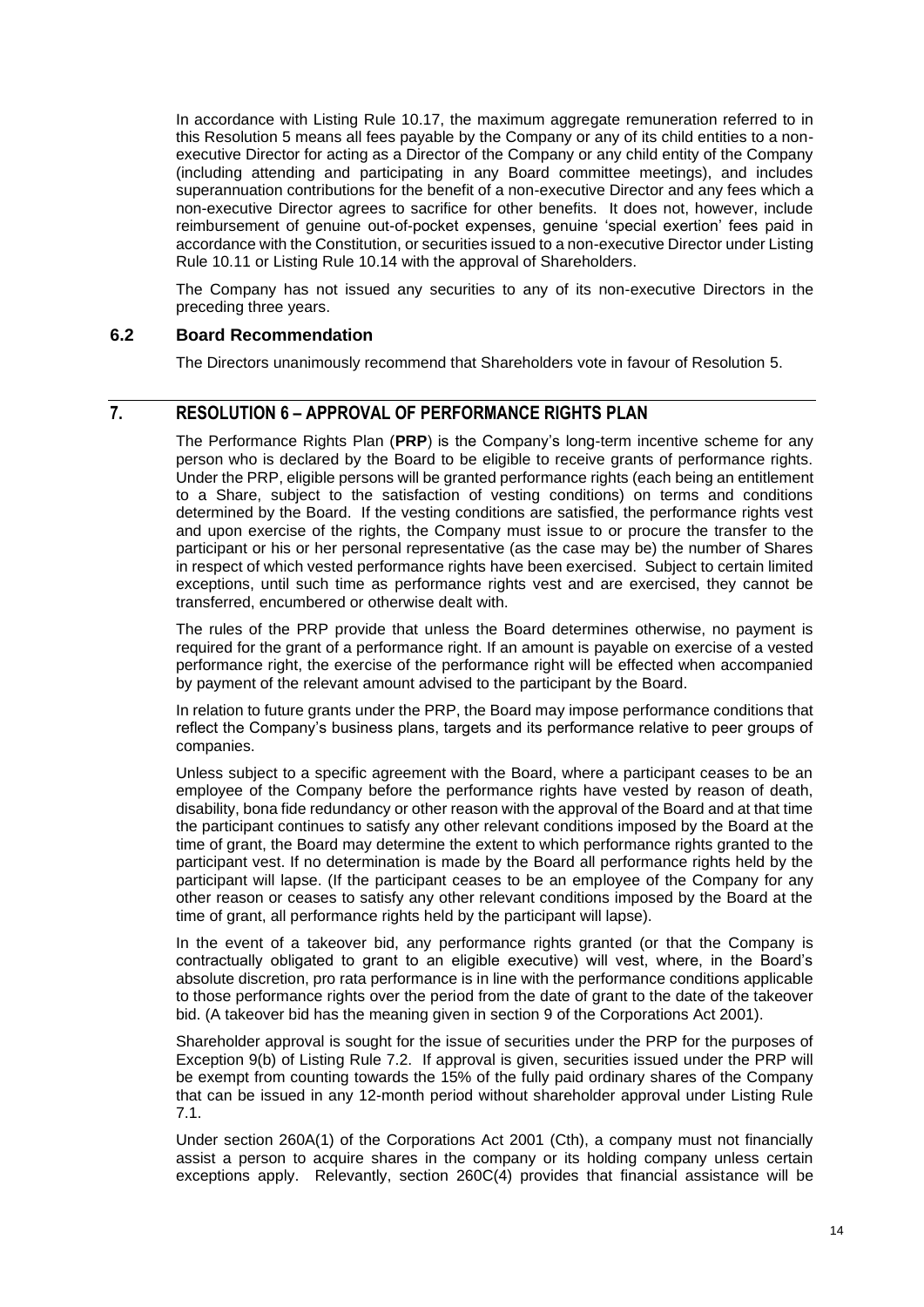exempted if it is given under an employee share scheme that has been approved by a resolution passed at a general meeting of the company.

Under the PRP, the Company may:

- provide free securities to eligible persons under the PRP (that is, at no cost to executives); and/or
- allow eligible persons to purchase securities at nominal cost under the PRP;

One or all of the above may be considered "financial assistance" within the meaning of the Corporations Act 2001. Accordingly, shareholder approval of the PRP is sought for the purposes of section 260C(4) of the Corporations Act 2001.

#### **Number of securities issued under the PRP since the date of the last approval**

Since the PRP was last approved by shareholders at the 2016 Annual General Meeting, 11,024,436 performance rights have been issued, 1,807,088 have vested and 835,364 have lapsed or failed to vest.

Copies of the rules of the PRP are available for inspection at the Company's registered office during business hours, or may be obtained free of charge by contacting the Company Secretary.

#### **7.1 Board Recommendation**

The Directors (with Directors who are eligible to participate in an employee incentive scheme in relation to the Company abstaining) recommend shareholders vote in favour of Resolution 6.

# **8. RESOLUTION 7 – RENEWAL OF PROPORTIONAL TAKEOVER PROVISIONS**

The Board considers that it is in the best interests of the shareholders of the Company for the Company's constitution to contain provisions dealing with proportional takeovers.

Section 648G of the *Corporations Act 2001* enables the Company to include in its constitution a clause to provide the Company with the ability to refuse to register shares acquired under a proportional takeover bid, unless a resolution is passed by the shareholders of the Company in a general meeting that approves the takeover bid.

A proportional takeover bid is an off-market takeover offer that is sent by the bidder to all shareholders of the Company, offering to acquire a portion of each shareholder's shares in the Company.

When it was adopted, the constitution of the Company contained proportional takeover provisions (at clause 44). By operation of section 648G(1)(a) of the *Corporations Act 2001* (Cth), these provisions expired three years from the date the constitution came into effect.

Under section 648G(3) the proportional takeover provisions were deemed to be omitted from the constitution. The proportional takeover provisions were renewed for a further period of 3 years at the Company's 2016 Annual General Meeting, which renewal ceases to apply on 23 November 2019.

#### **Clause 44 proportional takeover provisions**

The proportional takeover provisions proposed to be retained in the Company's constitution at clause 44 are attached to this explanatory statement as Annexure A.

#### **Effect of proportional takeover provisions**

Having proportional takeover provisions in the Company's constitution ensures that if a proportional takeover bid is made, it will need to be put to a shareholders' vote. The shareholders of the Company would need to consider a resolution whether to accept or reject the takeover bid. The resolution can only be approved by shareholders if it is passed by a simple majority of votes.

If the resolution fails, the proportional takeover bid will be treated as withdrawn by the bidder and no transfer of shares would be registered.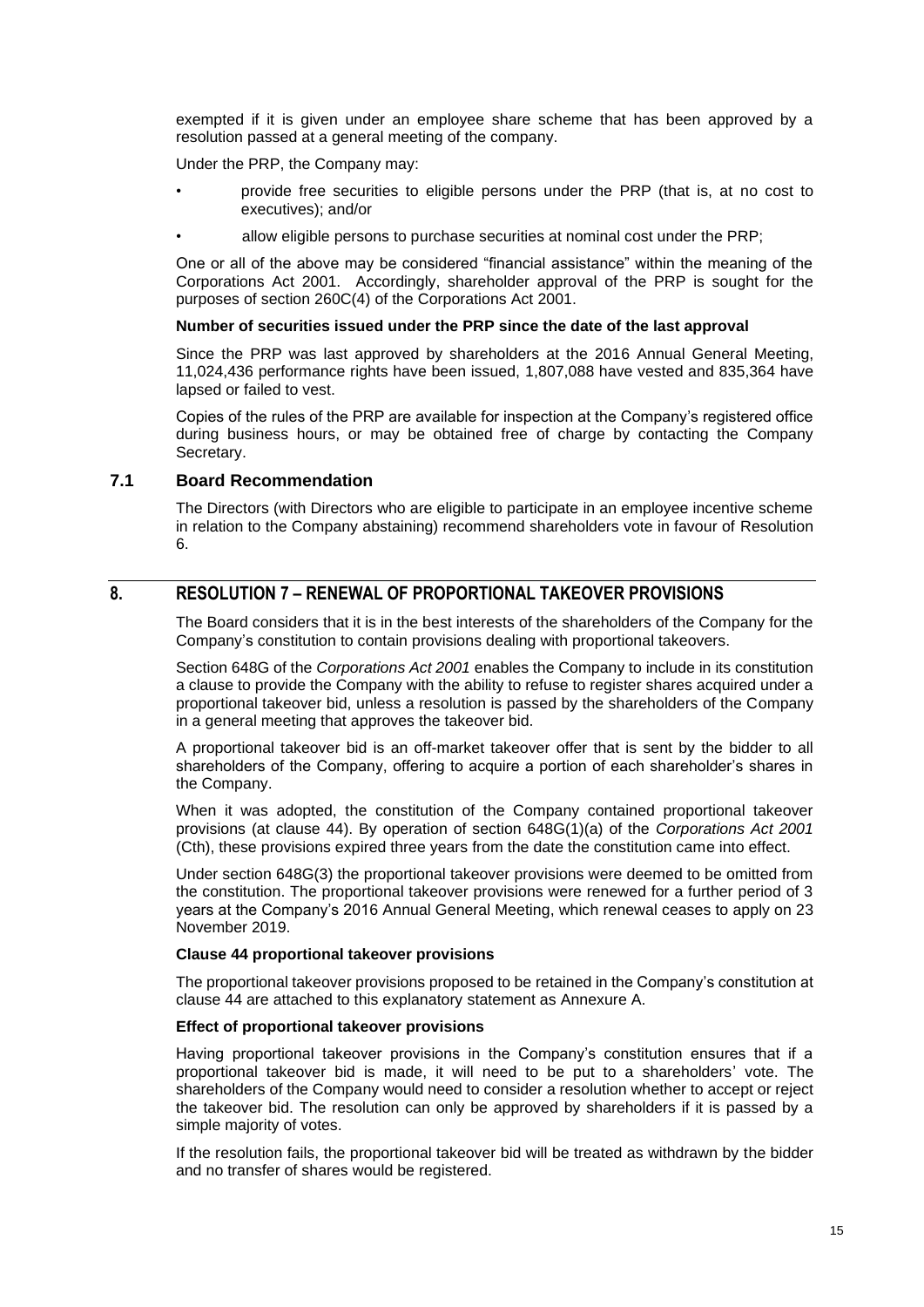The provisions of the *Corporations Act 2001* (Cth) that are applicable to a general meeting of the Company, are applicable to any meeting of shareholders convened to consider a resolution in relation to a proportional takeover bid, subject to whatever modifications the Directors consider necessary.

#### **Reasons for proposing the resolution**

Without proportional takeover provisions in the Company's constitution, there is a significant risk that control of the Company could change hands without the shareholders of the Company having the opportunity to dispose of all of their shares.

By including the proportional takeover provisions, shareholders of the Company will be able to decide whether a proportional takeover bid is acceptable to them.

#### **Substantial Interest**

As at the date of this Explanatory Statement, none of the Directors are aware of any proposal by any person to acquire or to increase the extent of, a substantial interest in the Company.

#### **Advantages and disadvantages of the proportional takeover provisions for Directors**

The Board does not consider the proportional takeover provisions to be retained as clause 44 to have any potential advantages or disadvantages for Directors of the Company. Inclusion of the takeover provisions has no bearing on the ability of the Directors to recommend to shareholders whether a proportional takeover bid should be accepted or not.

#### **Advantages for shareholders**

By retaining the clause 44 proportional takeover provisions in the Company's constitution, shareholders will have the right to decide by majority vote whether to accept or reject a proportional takeover bid.

These provisions will also provide shareholders with bargaining power and may assist in ensuring that any proportional takeover bid is structured to be attractive to shareholders.

#### **Disadvantages for shareholders**

By retaining clause 44 in the constitution, potential bidders for the shares of the Company may be discouraged.

There is also a potential risk that shareholders may not be able to sell their shares at a premium.

Advantages and disadvantages of the proportional takeover provisions for the period during which the proportional takeover provisions have been in effect

For the period during which the proportional takeover provisions have been in effect, there have been no proportional (or full) takeover bids for the Company. In the circumstances, as there has been no takeover bid, it is not possible to comment on the advantages and disadvantages of the proportional takeover provisions while the provisions have been in operation. The Board does not consider that there have been any disadvantages arising from the inclusion of the proportional takeover provisions in the Company's Constitution.

#### **8.1 Board Recommendation**

The Directors consider that the benefits of the proportional takeover provisions to the Company and to shareholders, outweighs any potential disadvantages that may arise.

The Directors recommend shareholders vote in favour of Resolution 7.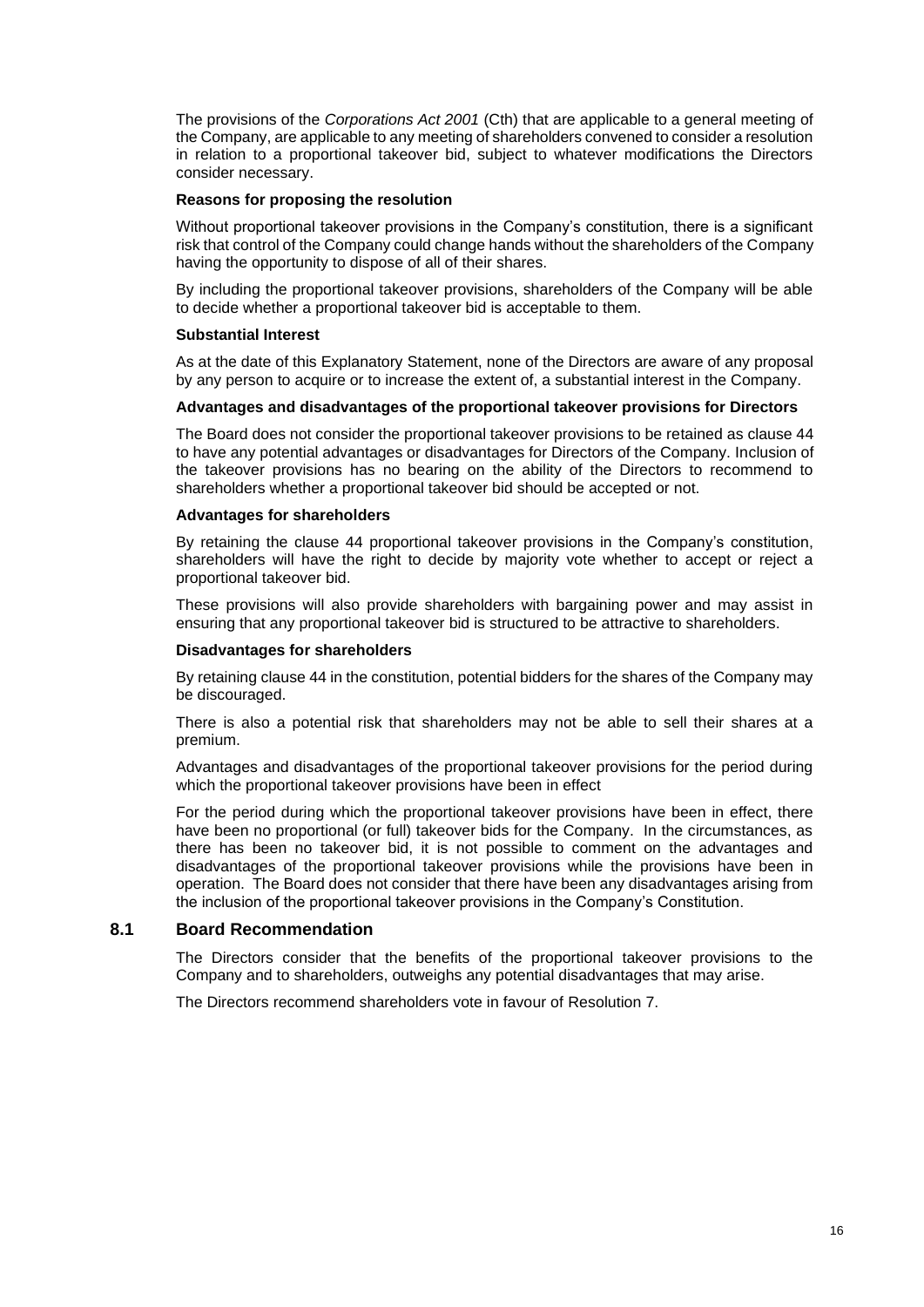# **GLOSSARY**

In this Explanatory Statement, the following terms have the following unless the context otherwise requires:

| <b>Annual Report</b>                                                             | the Company's annual report in respect of the year ended 30 June 2019;                                                                          |  |  |
|----------------------------------------------------------------------------------|-------------------------------------------------------------------------------------------------------------------------------------------------|--|--|
| <b>ASIC</b>                                                                      | Australian Securities and Investments Commission;                                                                                               |  |  |
| <b>ASX</b>                                                                       | ASX Limited or the securities market operated by ASX Limited, as the context<br>requires;                                                       |  |  |
| <b>Board</b>                                                                     | board of Directors;                                                                                                                             |  |  |
| <b>Chair</b>                                                                     | chairman of the Annual General Meeting;                                                                                                         |  |  |
| <b>Company or Ramelius</b>                                                       | Ramelius Resources Limited (ACN 001 717 540);                                                                                                   |  |  |
| <b>Constitution</b>                                                              | constitution of the Company;                                                                                                                    |  |  |
| <b>Corporations Act</b>                                                          | Corporations Act 2001 (Cth);                                                                                                                    |  |  |
| <b>Director</b>                                                                  | director of the Company;                                                                                                                        |  |  |
| <b>Directors' Report</b>                                                         | the Directors' report contained in the Annual Report;                                                                                           |  |  |
| <b>Explanatory Statement</b>                                                     | the explanatory statement that accompanies this Notice of Annual General<br>Meeting;                                                            |  |  |
| <b>Key Management</b><br><b>Personnel</b>                                        | key management personnel of the Company (as defined in Section 9 of the<br>Corporations Act);                                                   |  |  |
| <b>Meeting or Annual</b><br><b>General Meeting</b>                               | the annual general meeting convened by this Notice of Annual General<br>Meeting;                                                                |  |  |
| <b>Notice of Annual</b><br><b>General Meeting or</b><br><b>Notice of Meeting</b> | this notice of Annual General Meeting;                                                                                                          |  |  |
| <b>Listing Rules or Listing</b><br><b>Rules</b>                                  | official listing rules of the ASX;                                                                                                              |  |  |
| <b>Proxy Form</b>                                                                | the proxy form enclosed with this Notice of Annual General Meeting;                                                                             |  |  |
| <b>Remuneration Report</b>                                                       | the report contained in the Directors' Report dealing with the remuneration of<br>the Key Management Personnel for the year ended 30 June 2019; |  |  |
| <b>Resolution</b>                                                                | resolution contained in this Notice of Annual General meeting;                                                                                  |  |  |
| <b>Share</b>                                                                     | fully paid ordinary share in the capital of the Company;                                                                                        |  |  |
| <b>Shareholder</b>                                                               | holder of a Share in the Company;                                                                                                               |  |  |
| <b>WST</b>                                                                       | Australian Western Standard Time.                                                                                                               |  |  |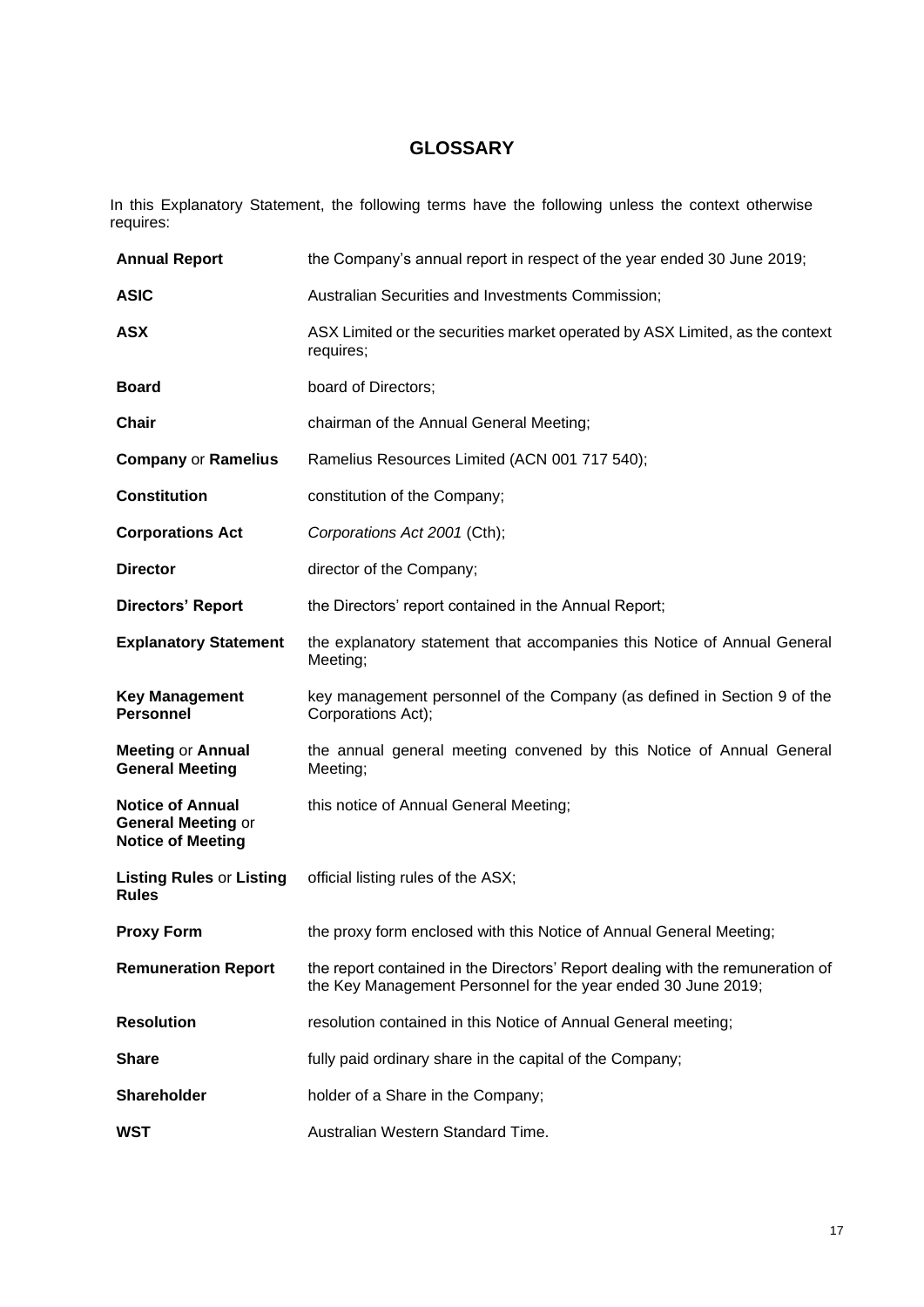# **ANNEXURE A**

# 44. **Proportional takeovers**

- 44.1 If offers are made under a proportional takeover bid for securities of the Company:
	- (a) the registration of a transfer giving effect to a takeover contract for the bid is prohibited unless and until a resolution (an approving resolution) to approve the bid is passed in accordance with this clause;
	- (b) a person (other than the bidder or an associate of the bidder) who, as at the end of the day on which the first offer under the bid was made, held bid class securities is entitled to vote on an approving resolution;
	- (c) the Directors may determine whether an approving resolution is voted on:
		- (i) at a meeting, convened and conducted by the Company, of the persons entitled to vote on the resolution; or
		- (ii) by means of a postal ballot conducted by the Company in accordance with the procedure set out in this clause;
	- (d) an approving resolution that has been voted on is taken to have been passed if the proportion that the number of votes in favour of the resolution bears to the total number of votes on the resolution is greater than 50%, and otherwise is taken to have been rejected.
- 44.2 The provisions that apply to a general meeting of the Company apply, with such modifications as the Directors decide are necessary, to a meeting convened under this clause.
- 44.3 In a postal ballot:
	- 44.3.1 the Company must send a notice of postal ballot and ballot paper, to all persons holding bid class securities, at least 14 days (or any shorter period the Directors decide) before the date specified for the close of the postal ballot (ballot closing date);
	- 44.3.2 non-receipt of a notice of postal ballot or ballot paper, or accidental failure to give a notice of postal ballot or ballot paper to a shareholder entitled to receive them, does not invalidate the postal ballot and any resolution passed under the postal ballot;
	- 44.3.3 the notice of postal ballot must contain the text of the proposed resolution and the ballot closing date, and may contain any other information the Directors consider appropriate;
	- 44.3.4 each ballot paper must specify the name of the shareholder entitled to vote;
	- 44.3.5 a postal ballot is only valid if the ballot paper is properly completed and:
		- (a) if the shareholder is an individual, signed by the individual or a duly authorised attorney; or
		- (b) if the shareholder is a corporation, executed by the corporation in any way permitted by its constitution or the Corporations Act 2001 or by a duly authorised officer or duly authorised attorney;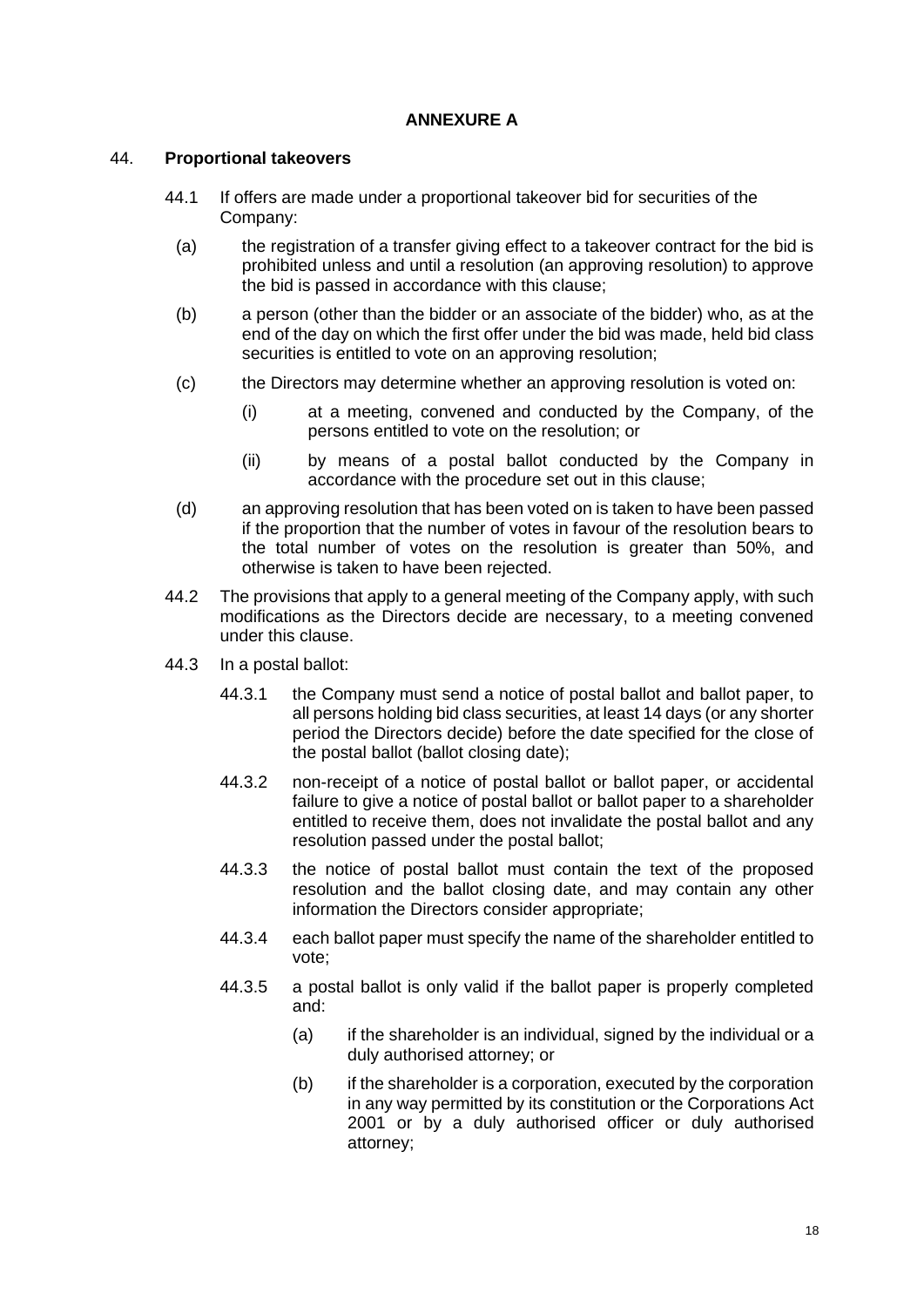- 44.3.6 a postal ballot is only valid if the Company receives the ballot paper (and any authority under which the ballot paper is signed or a certified copy of the authority) before the close of business on the ballot closing date at the registered office or share registry of the Company or any other place specified for that purpose in the notice of postal ballot;
- 44.3.7 a person may revoke a postal ballot vote by notice received by the Company before the close of business on the ballot closing date.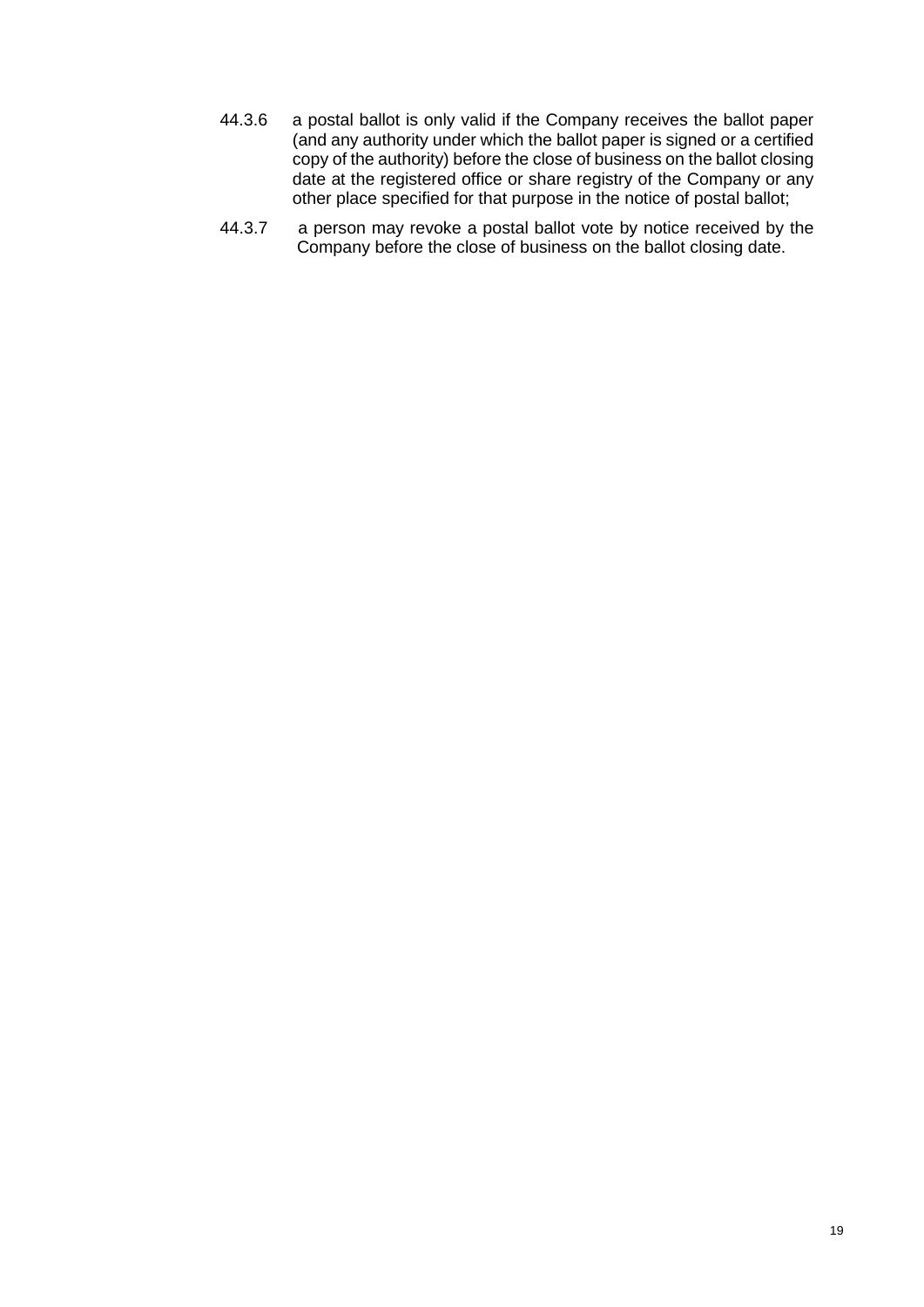# **HOW TO COMPLETE THIS PROXY FORM**

# **1. YOUR NAME AND ADDRESS**

Please print your name and address as it appears on your holding statement and the Company's share register. If Shares are jointly held, please ensure the name and address of each joint Shareholder is indicated. Shareholders should advise the Company of any changes. Shareholders sponsored by a broker should advise heir broker of any changes. Please note, you cannot change ownership of your securities using this form.

# **2. APPOINTMENT OF A PROXY**

If you wish to appoint the Chair of the Meeting as your proxy, mark the box. If the person you wish to appoint as your proxy is someone other than the Chair of the Meeting please write the name of that person. If you leave this section blank, or your named proxy does not attend the meeting, the Chair of the Meeting will be your proxy. A proxy need not be a Shareholder of the Company.

# **3. VOTES ON RESOLUTIONS**

You may direct your proxy how to vote by placing a mark in one of the boxes opposite each Resolution. All your Shareholding will be voted in accordance with such a direction unless you indicate only a portion of voting rights are to be voted on any Resolution by inserting the percentage or number of Shares you wish to vote in the appropriate box or boxes. If you do not mark any of the boxes on a given Resolution, your proxy may vote as he or she chooses. If you mark more than one box on a Resolution your vote on that Resolution will be invalid.

If you direct your proxy how to vote validly in accordance with these instructions and your proxy fails to either attend the Meeting or vote on any directed Resolution, the Chair of the Meeting is taken to have been appointed as the proxy for the purposes of voting on that Resolution at the Meeting and must vote in accordance with your proxy.

# **4. VOTING ENTITLEMENTS**

In accordance with the Corporations Act, the Company has determined that the Shareholding of each person for the purpose of determining entitlements to attend and vote at the Meeting will be the entitlement of that person set out in the Company's share register as at 5:00pm (WST) on 20 November 2019. Accordingly, transactions registered after that time will be disregarded in determining entitlements to attend and vote at the Meeting.

# **5. VOTING IN PERSON**

A Shareholder that is an individual may attend and vote in person at the Meeting. If you wish to attend the Meeting, please bring the attached proxy form to the Meeting to assist in registering your attendance and number of votes. Please arrive 15 minutes prior to the start of the Meeting to facilitate this registration process.

A Shareholder that is a corporation may appoint an individual to act as its representative to vote at the Meeting in accordance with Section 250D of the Corporations Act. The appropriate "Certificate of Appointment of Corporate Representative" should be produced prior to admission. A form of the Certificate is enclosed with this Notice of Meeting

# **6. APPOINTMENT OF A SECOND PROXY**

You are entitled to appoint up to two persons as proxies to attend the Meeting and vote on a poll. If you wish to appoint a second proxy, an additional Proxy Form may be obtained by telephoning the Company Secretary on 9202 1127 or you may photocopy this form.

To appoint a second proxy you must on each Proxy Form state (in the appropriate box) the percentage of your voting rights which are the subject of the relevant proxy. If both Proxy Forms do not specify that percentage, each proxy may exercise half your votes. Fractions of votes will be disregarded.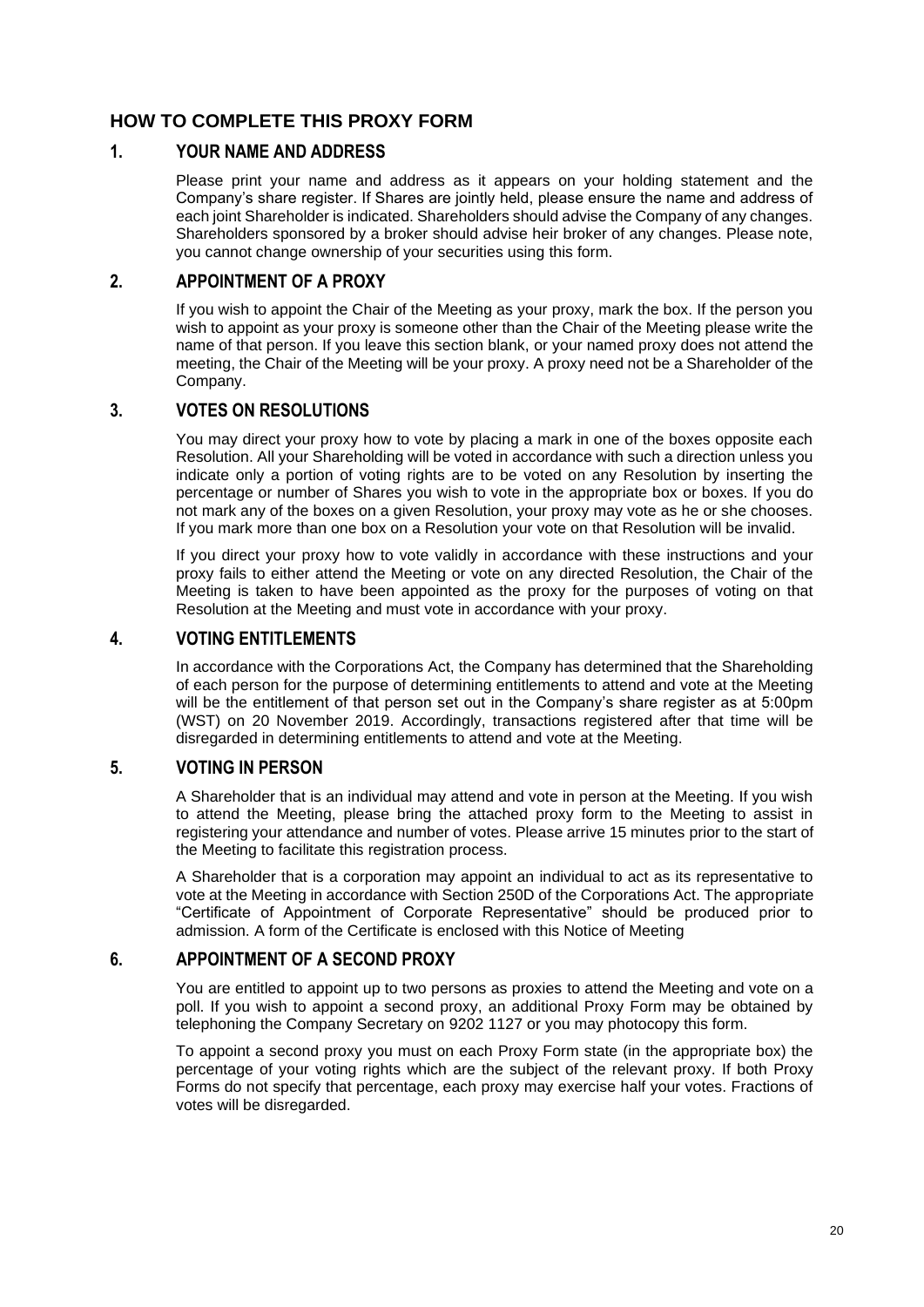# **7. CUSTODIAN VOTING**

For Intermediary Online subscribers only (custodians) please visit [www.intermediaryonline.com](http://www.intermediaryonline.com/) to submit your voting intentions.

# **8. SIGNING INSTRUCTIONS**

You must sign this form as follows in the spaces provided:

- Individual: where the holding is in one name, the holder must sign.
- Joint Holding: where the holding is in more than one name, all of the Shareholders should sign.
- Power of Attorney: to sign under Power of Attorney, you must have already lodged this document with the Company's share registry. If you have not previously lodged this document for notation, please attach a certified photocopy of the Power of Attorney to this form when you return it.
- Companies: where the company has a Sole Director who is also the Sole Company Secretary, this form must be signed by that person. If the company (pursuant to Section 204A of the Corporations Act 2001) does not have a Company Secretary, a Sole Director can also sign alone. Otherwise this form must be signed by a Director jointly with either another Director or a Company Secretary. Please indicate the office held by signing in the appropriate place.

# **9. LODGING YOUR PROXY FORM**

This Proxy Form (and any Power of Attorney under which it is signed) must be received at the address given below not later than 48 hours before the commencement of the Meeting being no later than 11.00am (WST) on 20 November 2019. Any Proxy Form received after that time will not be valid for the scheduled Meeting.

| In Person           | In person at Computershare Investor Services Pty Ltd at Level 5,<br>115 Grenfell Street, Adelaide, SA 5000;                                                                                                                                                                                                                                                     |  |  |  |
|---------------------|-----------------------------------------------------------------------------------------------------------------------------------------------------------------------------------------------------------------------------------------------------------------------------------------------------------------------------------------------------------------|--|--|--|
| <b>By Mail</b>      | By post to Computershare Investor Services Pty Ltd, GPO Box 242,<br>Melbourne VIC 3001;                                                                                                                                                                                                                                                                         |  |  |  |
| <b>By Facsimile</b> | By facsimile to Computershare Investor Services Pty Ltd on (within<br>Australia) 1800 783 447 or (outside Australia) +61 3 9473 2555;                                                                                                                                                                                                                           |  |  |  |
| <b>Online</b>       | Electronically by casting votes online at www.investorvote.com.au<br>and follow the prompts. To use this facility you will need your holder<br>number (SRN or HIN), postcode and control number as shown on<br>the proxy form. You will have been taken to have signed the proxy<br>form if you lodge it in accordance with the instructions on the<br>website. |  |  |  |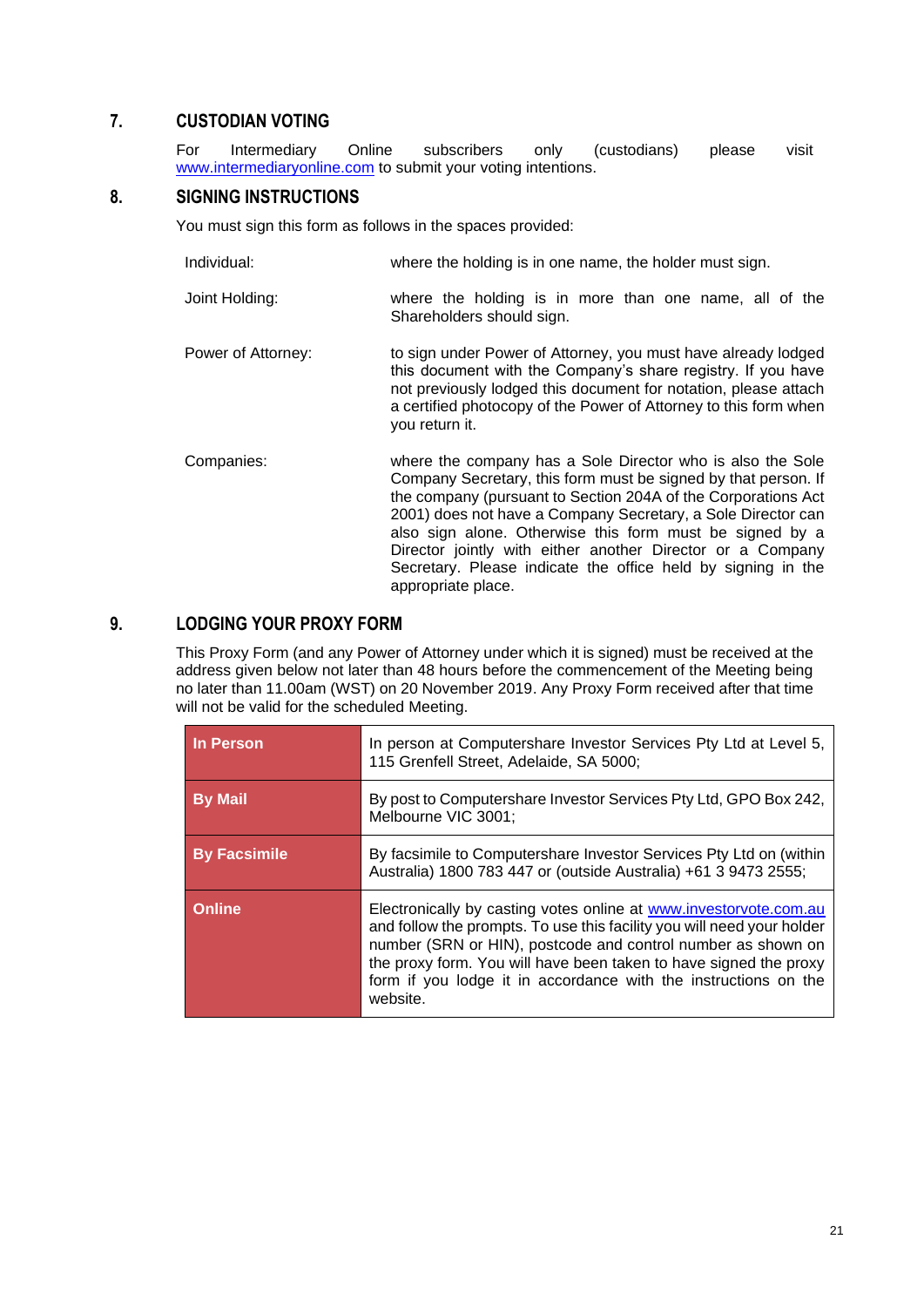# **CERTIFICATE OF APPOINTMENT OF CORPORATE REPRESENTATIVE**

| Shareholder                                                                                                                                                                                                                                                                                                                                               | <b>Details</b>                                |
|-----------------------------------------------------------------------------------------------------------------------------------------------------------------------------------------------------------------------------------------------------------------------------------------------------------------------------------------------------------|-----------------------------------------------|
| This is to certify that by a resolution of the directors of:                                                                                                                                                                                                                                                                                              |                                               |
|                                                                                                                                                                                                                                                                                                                                                           |                                               |
| Insert name of Shareholder Company<br>the Company has appointed:                                                                                                                                                                                                                                                                                          |                                               |
|                                                                                                                                                                                                                                                                                                                                                           |                                               |
| Insert name of corporate representative                                                                                                                                                                                                                                                                                                                   |                                               |
| in accordance with the provisions of section 250D of the Corporations Act 2001, to act as the body<br>corporate representative of that Company at the annual general meeting of the members of Ramelius<br>Resources Limited to be held on Friday 22 November 2019 commencing at 11.00am (WST) and at any<br>adjournments of that annual general meeting. |                                               |
|                                                                                                                                                                                                                                                                                                                                                           |                                               |
|                                                                                                                                                                                                                                                                                                                                                           |                                               |
| Please sign here                                                                                                                                                                                                                                                                                                                                          |                                               |
| Executed by the Company                                                                                                                                                                                                                                                                                                                                   |                                               |
| in accordance with its constituent documents                                                                                                                                                                                                                                                                                                              |                                               |
| Signed by authorised representative                                                                                                                                                                                                                                                                                                                       | Signed by authorised representative           |
| Name of authorised representative (print)                                                                                                                                                                                                                                                                                                                 | Name of authorised representative (print)     |
| Position of authorised representative (print)                                                                                                                                                                                                                                                                                                             | Position of authorised representative (print) |

#### **Instructions for Completion**

- Insert name of appointing Shareholder Company and the name or position of the appointee corporate representative (eg "John Smith" or "each director of the Company").
- Execute the Certificate following the procedure required by your Constitution or other constituent documents.
- Print the name and position (eg director) of each authorised company officer who signs this Certificate on behalf of the Company.
- Insert the date of execution where indicated.
- Prior to the Meeting, send or deliver the Certificate to the registered office of Ramelius Resources Limited at 130 Royal Street, East Perth WA, 6004 or hand this Certificate in at the Meeting when registering as a corporate representative.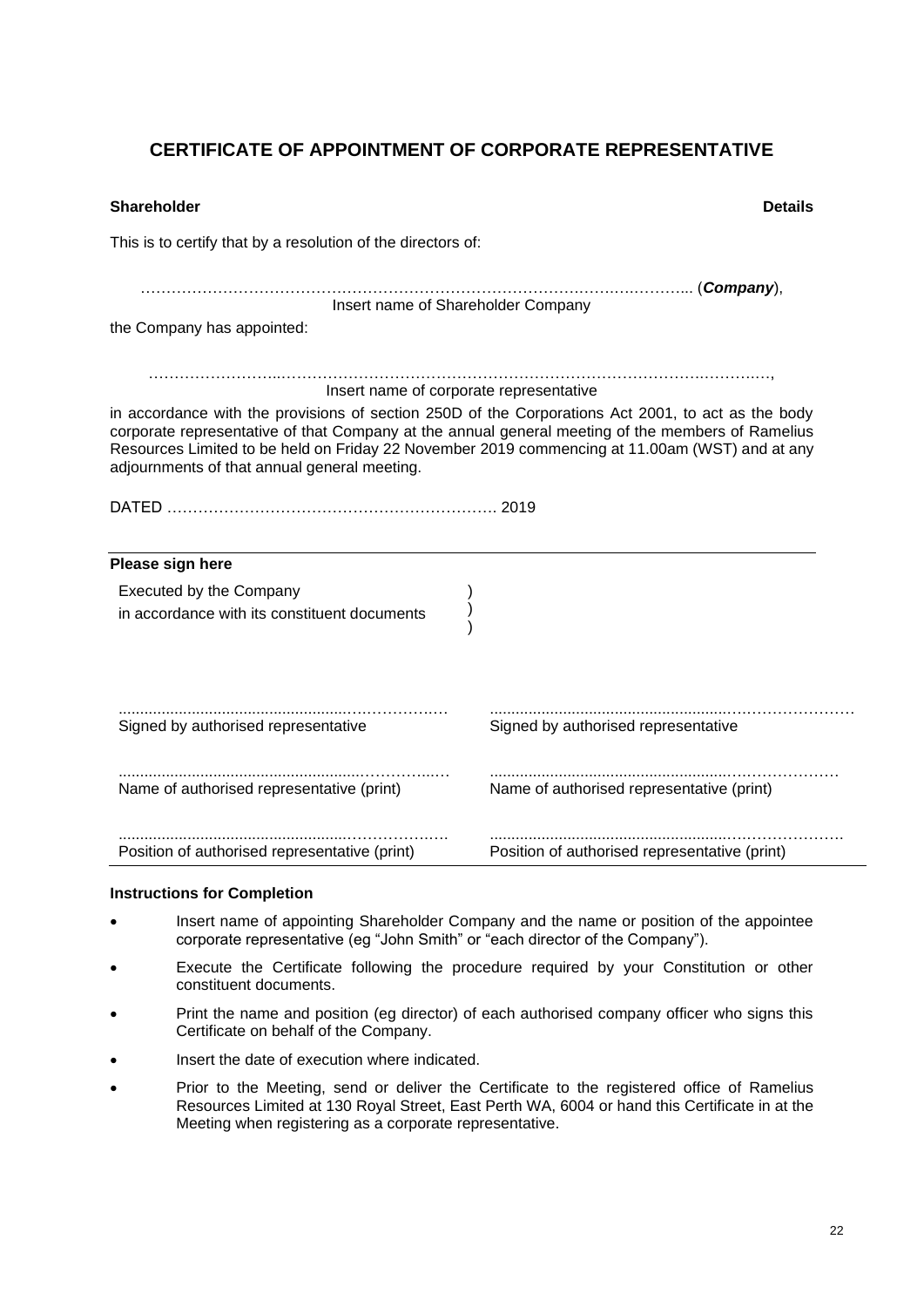

RMS

**Ramelius Resources Limited**

ABN 51 001 717 540

# **Need assistance?**



**Phone:** 1300 850 505 (within Australia) +61 3 9415 4000 (outside Australia)

**Online:** www.investorcentre.com/contact

MR SAM SAMPLE FLAT 123 123 SAMPLE STREET THE SAMPLE HILL SAMPLE ESTATE SAMPLEVILLE VIC 3030



# **YOUR VOTE IS IMPORTANT**

For your proxy appointment to be effective it must be received by **11:00am (WST) Wednesday 20 November 2019.**

# **Proxy Form**

\*<br>\* London<br>Timografia

# **How to Vote on Items of Business Lodge your Proxy Form:**

All your securities will be voted in accordance with your directions.

#### **APPOINTMENT OF PROXY**

**Voting 100% of your holding:** Direct your proxy how to vote by marking one of the boxes opposite each item of business. If you do not mark a box your proxy may vote or abstain as they choose (to the extent permitted by law). If you mark more than one box on an item your vote will be invalid on that item.

**Voting a portion of your holding:** Indicate a portion of your voting rights by inserting the percentage or number of securities you wish to vote in the For, Against or Abstain box or boxes. The sum of the votes cast must not exceed your voting entitlement or 100%.

**Appointing a second proxy:** You are entitled to appoint up to two proxies to attend the meeting and vote on a poll. If you appoint two proxies you must specify the percentage of votes or number of securities for each proxy, otherwise each proxy may exercise half of the votes. When appointing a second proxy write both names and the percentage of votes or number of securities for each in Step 1 overleaf.

**A proxy need not be a securityholder of the Company.**

#### **SIGNING INSTRUCTIONS FOR POSTAL FORMS**

**Individual:** Where the holding is in one name, the securityholder must sign.

**Joint Holding:** Where the holding is in more than one name, all of the securityholders should sign.

**Power of Attorney:** If you have not already lodged the Power of Attorney with the registry, please attach a certified photocopy of the Power of Attorney to this form when you return it.

**Companies:** Where the company has a Sole Director who is also the Sole Company Secretary, this form must be signed by that person. If the company (pursuant to section 204A of the Corporations Act 2001) does not have a Company Secretary, a Sole Director can also sign alone. Otherwise this form must be signed by a Director jointly with either another Director or a Company Secretary. Please sign in the appropriate place to indicate the office held. Delete titles as applicable.

#### **ATTENDING THE MEETING**

**If you are attending in person, please bring this form with you to assist registration.**

#### **Corporate Representative**

If a representative of a corporate securityholder or proxy is to attend the meeting you will need to provide the appropriate "Appointment of Corporate Representative" prior to admission. A form may be obtained from Computershare or online at www.investorcentre.com under the help tab, "Printable Forms".

**XX**

#### **Online:**

Lodge your vote online at www.investorvote.com.au using your secure access information or use your

mobile device to scan the personalised QR code.

Your secure access information is



**SRN/HIN: I9999999999 Control Number: 999999 PIN: 99999**

For Intermediary Online subscribers (custodians) go to www.intermediaryonline.com

**By Mail:**

Computershare Investor Services Pty Limited GPO Box 242 Melbourne VIC 3001 Australia

**By Fax:**

1800 783 447 within Australia or +61 3 9473 2555 outside Australia



**PLEASE NOTE:** For security reasons it is important that you keep your SRN/HIN confidential.